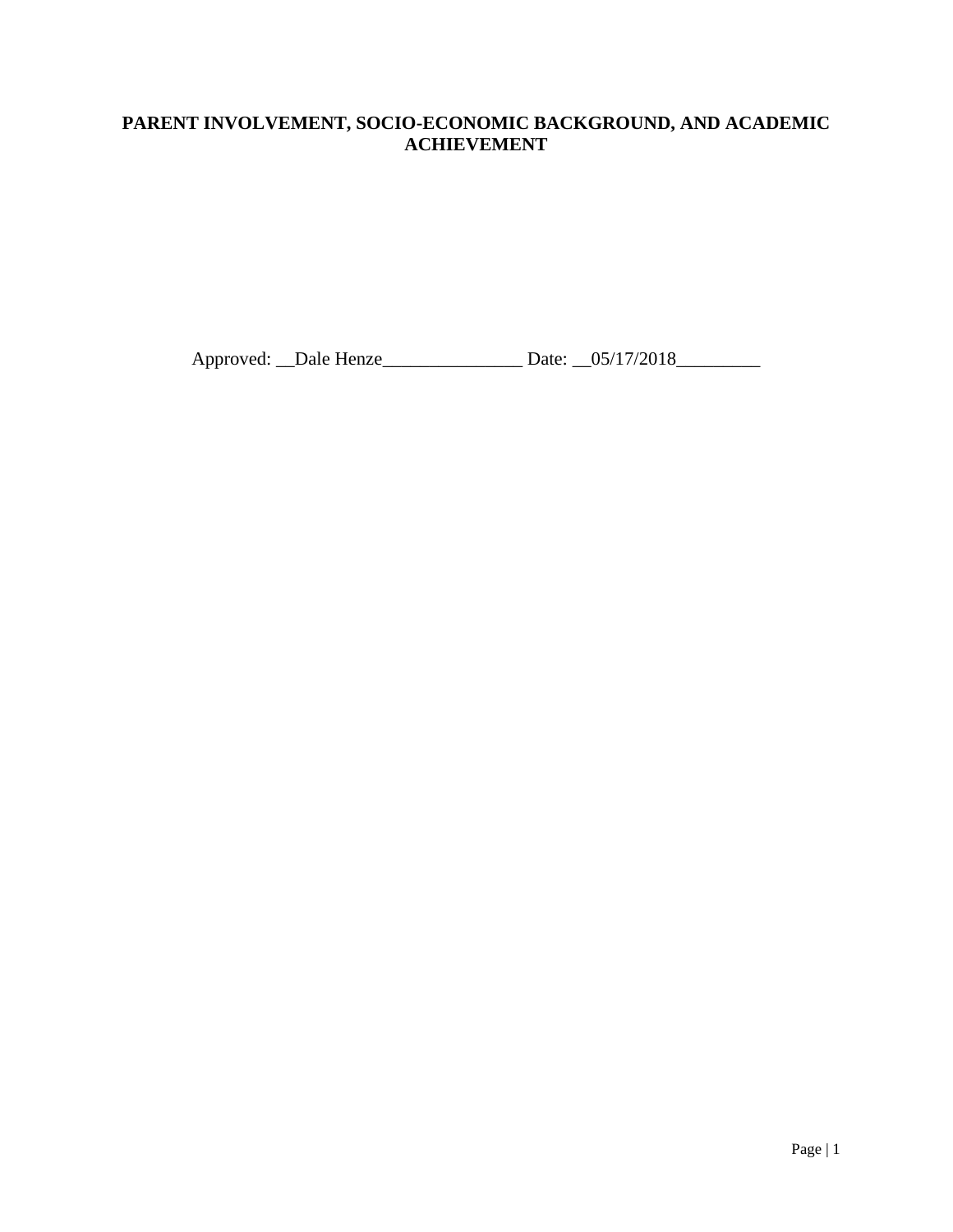## **PARENT INVOLVEMENT, SOCIO-ECONOMIC BACKGROUND, AND ACADEMIC ACHIEVEMENT**

A Seminar Paper

Presented to

The Graduate Faculty

University of Wisconsin-Platteville

In Partial Fulfillment of the

\_\_\_\_\_\_\_\_\_\_\_\_\_\_\_\_\_\_

Requirement for the Degree

Masters of Science

in

Education

\_\_\_\_\_\_\_\_\_\_\_\_\_\_\_\_\_\_

by

## TERESA MULDOON

2018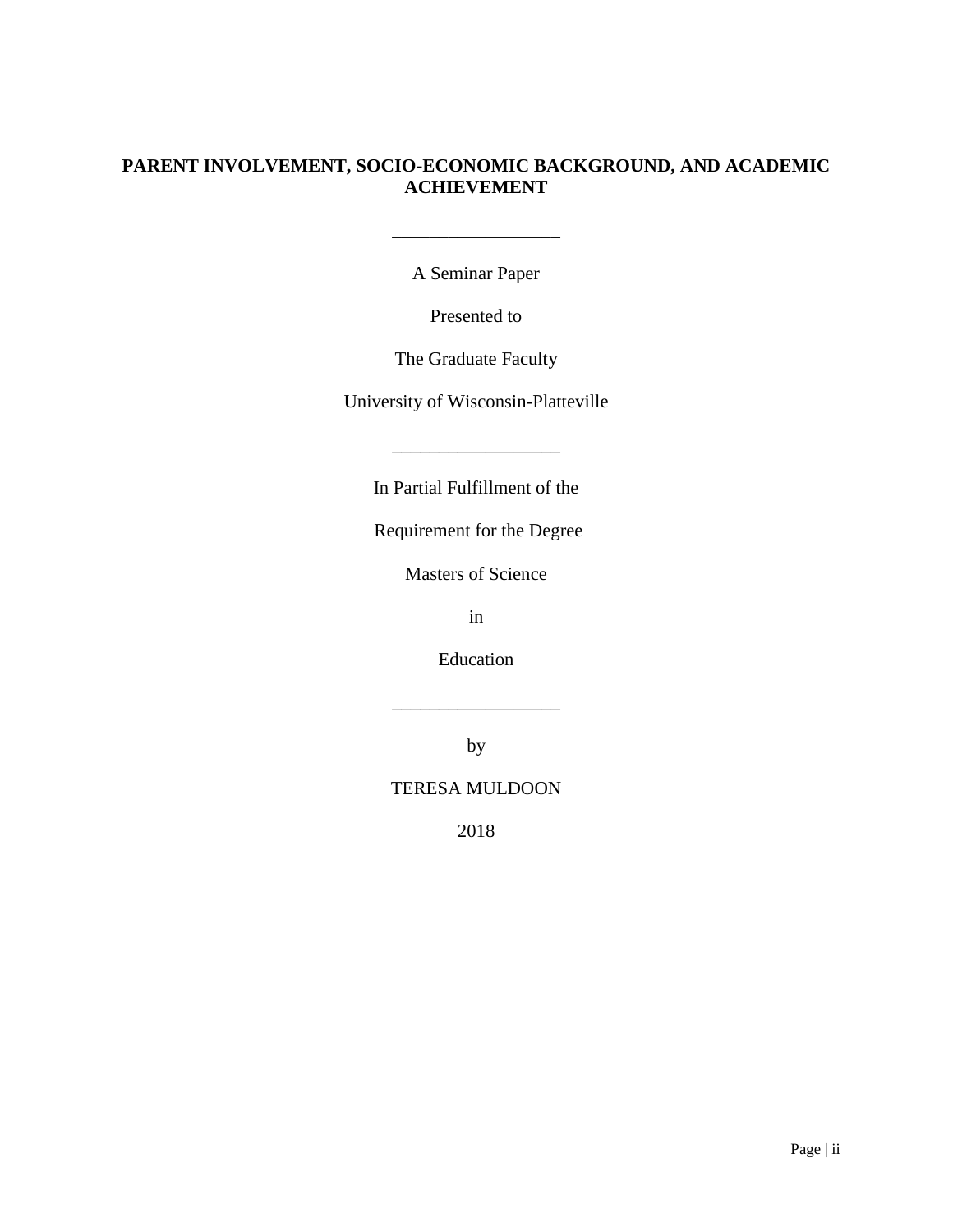#### Abstract

## **PARENT INVOLVEMENT, SOCIO-ECONOMIC BACKGROUND, AND ACADEMIC ACHIEVEMENT**

#### TERESA MULDOON

## DALE HENZE, FACULTY SPONSOR DEPARTMENT OF EDUCATION UNIVERSITY OF WISCONSIN-PLATTEVILLE HENZED@UWPLATT.EDU

Strong parental involvement in schooling has been shown to have positive effects on student achievement. The purpose of this study was to examine the relationship of reading academic achievement as it relates to socio-economic status and parental involvement according to both the teachers' and students' perspective. Four, second grade classrooms in a Wisconsin rural public school district participated in this survey. Socio-economic status was identified through eligibility for the free and reduced lunch program and reading achievement was identified from STAR Reading data. Results showed consistent lower achievement with students eligible for free and reduced lunch. Results also showed that there was an increase of mothers' involvement as reported by the teacher's survey if the student wasn't achieving at a high rate. Most significant, was the correlation of higher achievement to the more involvement by the mother as stated on the student survey.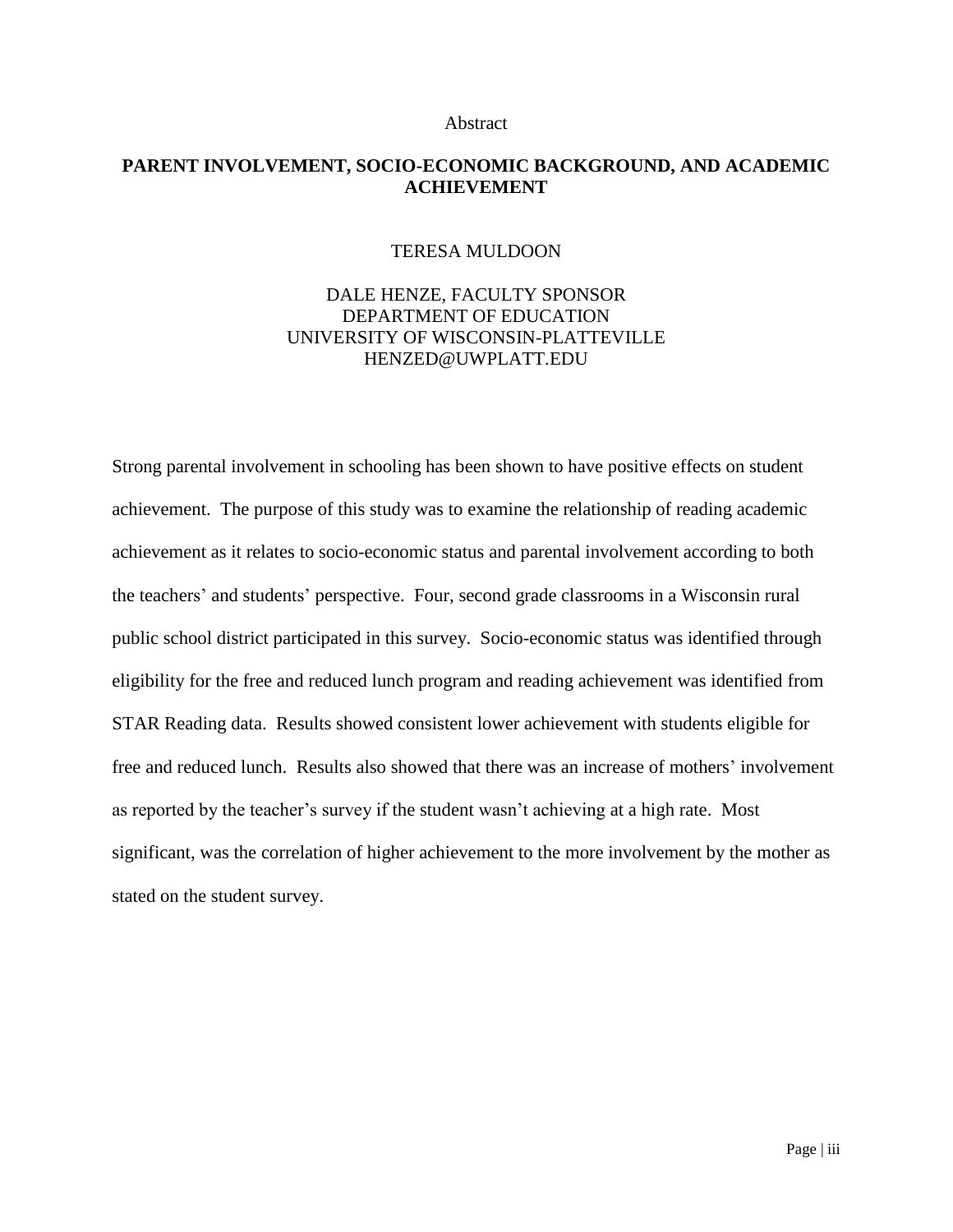# TABLE OF CONTENTS

# PAGE

| <b>CHAPTER</b> |                                                          |
|----------------|----------------------------------------------------------|
|                |                                                          |
|                | Introduction                                             |
|                | <b>Statement of the Problem</b>                          |
|                | <b>Definitions of Terms</b>                              |
|                | Delimitations and Limitations                            |
|                | Method of Approach                                       |
|                |                                                          |
|                | <b>Research Question</b><br>Discussion of Prior Research |
|                | <b>Summary Statement</b>                                 |
|                | Hypotheses                                               |
|                |                                                          |
|                |                                                          |
|                | Participants                                             |
|                | <b>Materials</b>                                         |
|                | Procedure                                                |
|                |                                                          |
|                |                                                          |
|                | <b>Statistical Analysis</b>                              |
|                | Tables and Figures                                       |
|                |                                                          |
|                |                                                          |
|                |                                                          |
|                |                                                          |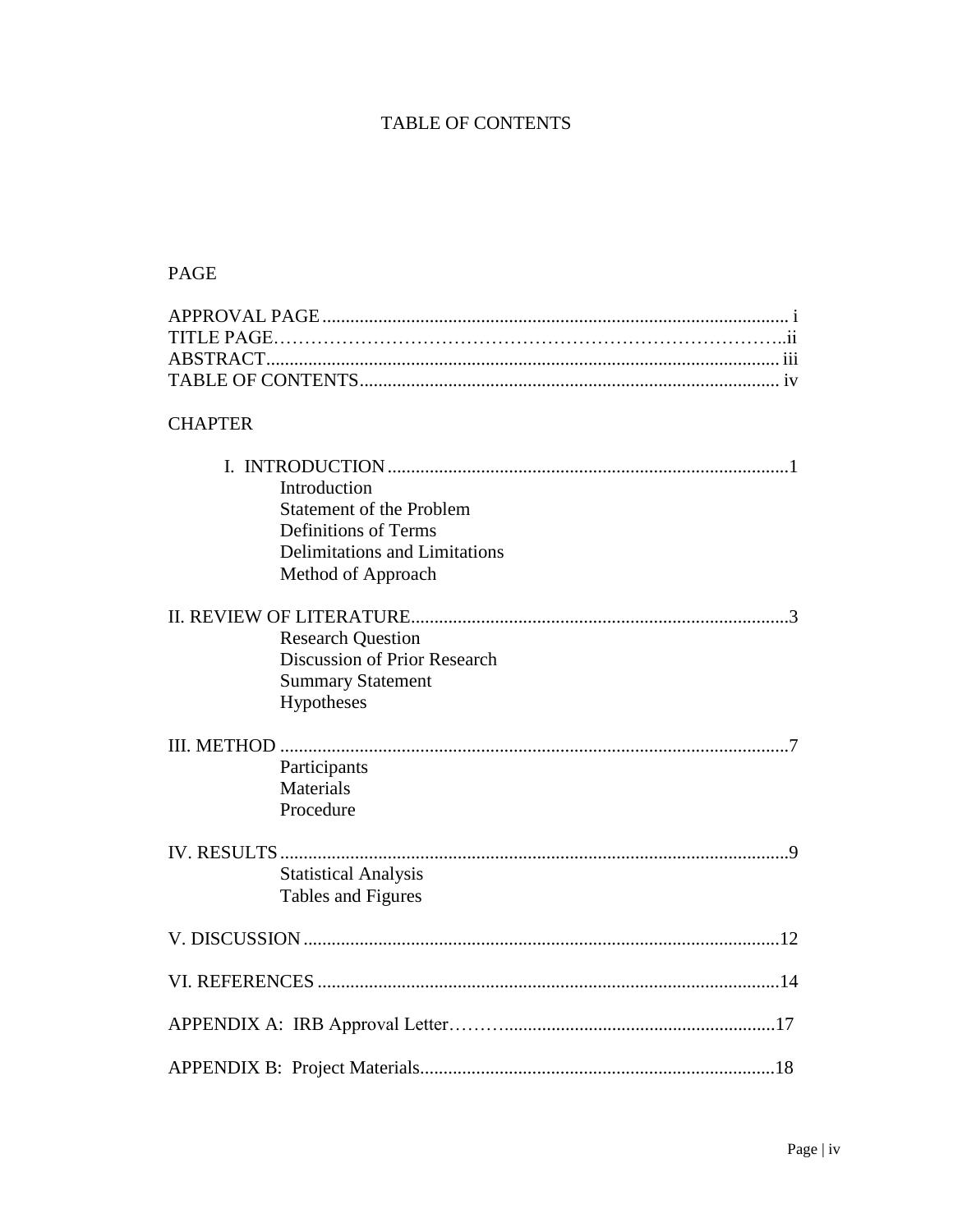#### **CHAPTER I: INTRODUCTION**

My research will focus on parental involvement and socio-economic background in relationship to reading academic achievement in second grade students at Fennimore Elementary School.

Many studies indicate that parent involvement and socio-economic background relate to academic achievement. Nyarko (2011) analyzed the link between parental school involvement and the academic achievement of students from diverse socio-economic backgrounds between the ages of 15 and 20. He found that mothers' school involvement was positively and significantly correlated with the academic performance of the students, while fathers' school involvement in connection to the students' academic performance was found not to be significant. Additionally, Ndebele (2015) argued that socio-economic status of parents has a major influence in the participation in their child's homework. His findings suggest that the higher the income and socio-economic status, the more parents were likely to be involved in their child's homework, and that the relationship with parent involvement will be stronger.

#### **Statement of the Problem**

My research will be a combination of the work of Nyarko (2011) and Ndebele (2015). I will research both socio-economic background and parental involvement in relationship to academic achievement as measured by STAR Reading scores. I hypothesize that parent involvement in education as well as socioeconomic background relate to a child's academic achievement in reading.

#### **Definition of Terms**

**STAR Reading Test:** A challenging, interactive, and brief (about 15 minutes) assessment, consisting of 34 questions per test, that evaluates a breadth of reading skills appropriate for grades K–12. STAR Reading is a customized reading test for students to take on a computer or iPad®. Teachers can use reports from STAR Reading to determine the reading level of each student and to measure growth (Renaissance Learning, 2014).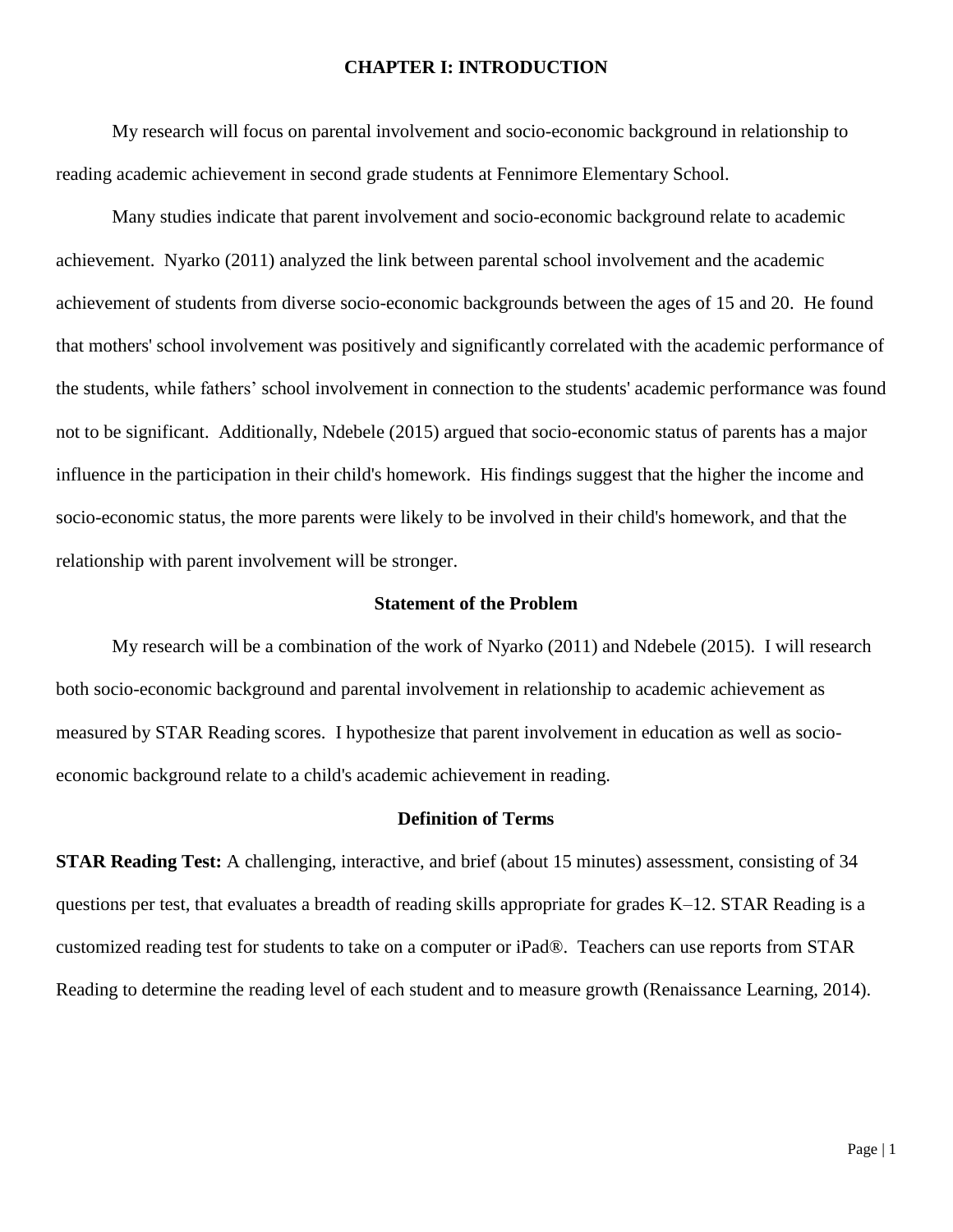**Scaled Score (SS):** A calculation based on the difficulty of questions and the number of correct responses. Because the same range is used for all students, Scaled Scores can be used to compare student performance across grade levels (Reading Dashboard Renaissance Learning n.d.).

**Percentile Rank (PR):** Scores range from 1 to 99 and expresses student ability relative to the scores of other students in the same grade. For a particular student, this score indicates the percentage of students in the norms group who obtained lower scores (Reading Dashboard Renaissance Learning. (n.d.).

### **Delimitations and Limitations of the Research**

The delimitations are that only third grade families will be participants in this research, and Fennimore Elementary School is in a rural demographic area. Also, due to this being a correlation study, causal conclusions cannot be drawn.

### **Method of Approach**

I will measure the relationship of parental involvement and socio-economic background to a child's academic reading success according to the STAR Reading assessment. The IRB protocol provides further details and is attached as Appendix A. Project data collection materials are attached as Appendices B.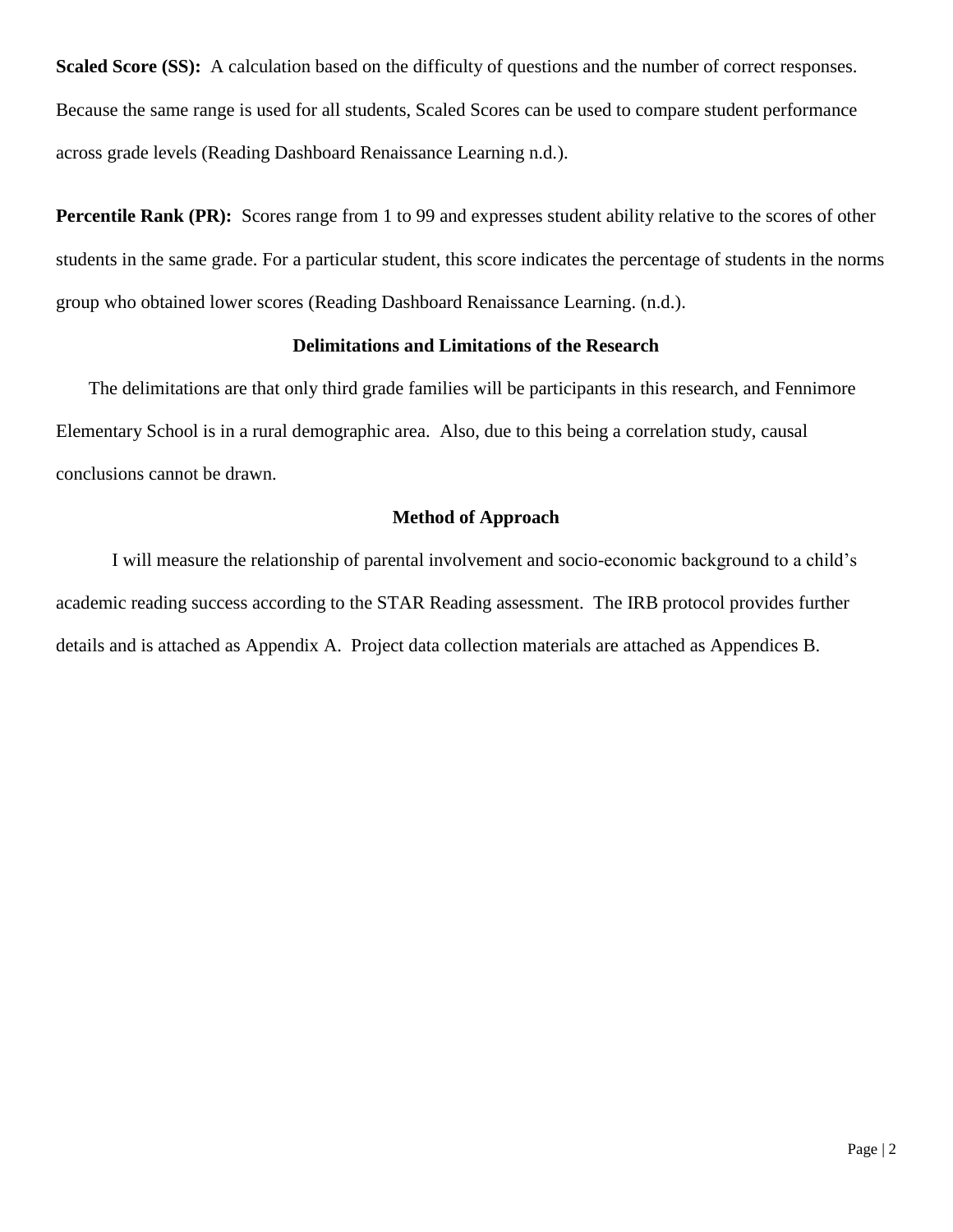#### **CHAPTER II: REVIEW OF THE LITERATURE**

## **Research Question**

The idea that the level of parental involvement relates to success in academic achievement is one that many people would consider common sense. Indeed, research has shown that if parents are highly involved in their child's education, more academic success is demonstrated. However, other research has incorporated a family's socio-economic background in addition to parental involvement to evaluate the relationship in regards to academic success. That is the area I researched. The main question addressed in my work was whether or not a relationship existed between parent involvement and socio-economic background as it relates to success in reading academic achievement.

### **Discussion of Prior Research**

Dearing, Krieder, Simpkins, and Weiss (2006) examined family involvement in the education of children from high and low socio-economic backgrounds and its ability to increase child literacy achievement. While looking into family involvement, Dearing et al. further examined maternal education in the family and its relationship to literacy achievement and family involvement. Results indicated higher levels of parental involvement mattered most in families with less maternal education. In homes where mothers had more education there was no association between involvement and literacy achievement. Dearing et al. concluded that the level of maternal education had little effect on literacy achievement, however, level of family involvement in education had an effect on increases in literacy achievement.

Ndebele (2015) argued that the socio-economic status of parents has a large influence on their participation in their children's homework. Parents were classified into two groups according to socioeconomic status: parents from low socio-economic backgrounds (i.e., townships) and parents from high socioeconomic backgrounds (i.e., suburban). Participating parents completed a questionnaire containing items asking the parents to state whether they had time to assist when doing homework, and specific ways they assist. Ndebele then compared and contrasted the levels of parental involvement in these two economic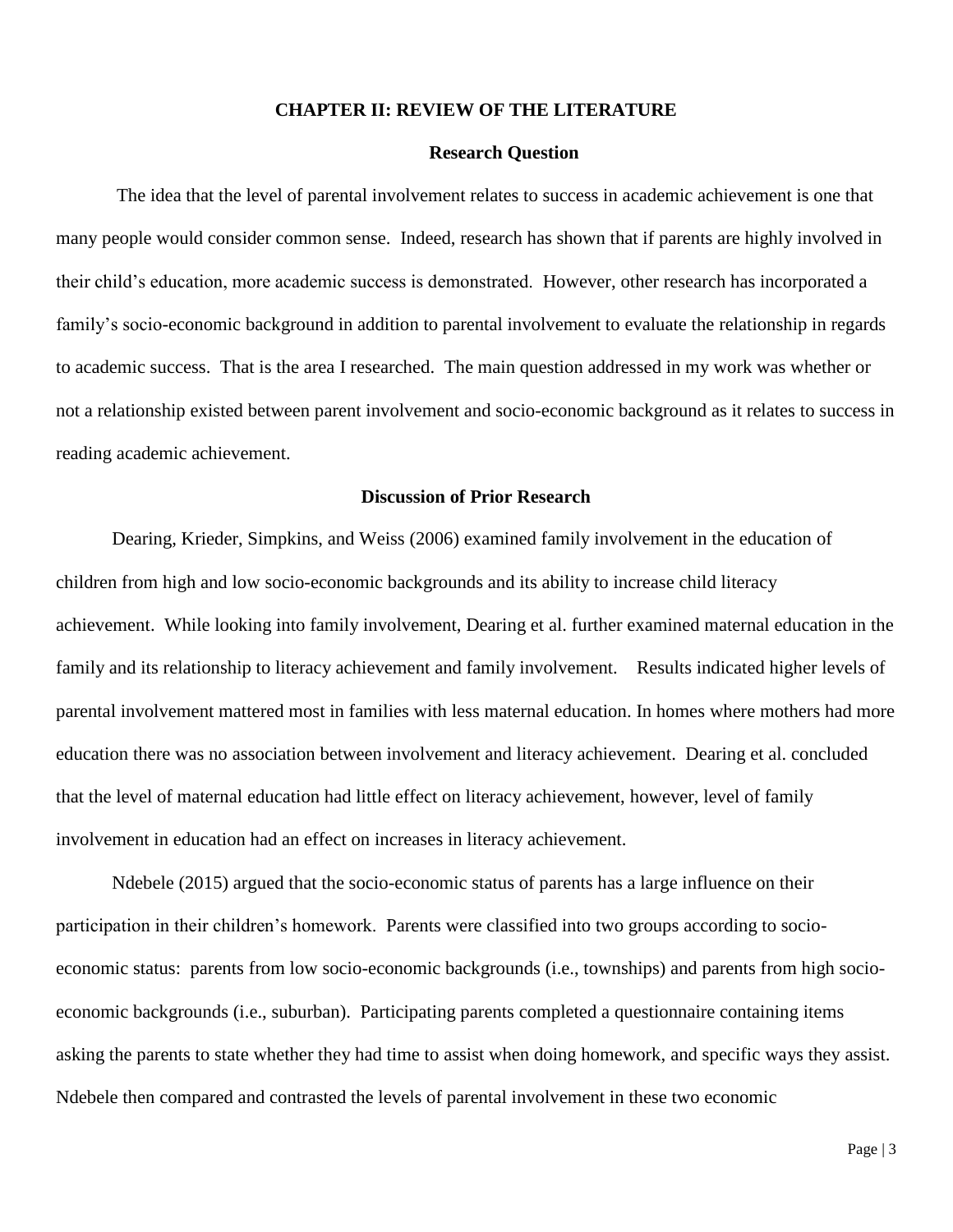groupings. The results indicated that parents across both socio-economic backgrounds perceived homework as important in their child's learning. However, the parents from lower socio-economic environments tended to be less active in promoting reading skills and supervising homework and had fewer homework resources in the home. Results indicated that good homework environments were provided in higher socio-economic homes. Ndebele's correlational study focused on socio-economic backgrounds and its relevance to homework assistance.

Fajoju, Aluede, and Ojugo (2015) investigated if parental involvement significantly influenced student achievement in three core subject areas: English language, mathematics, and integrated science. Fajoju et al. found that parental involvement related positively to achievement in the primary school core subjects of English language, mathematics, and integrated science. Fajoju et al.'s correlational study focused on parental assistance with homework and level of achievement.

Topor, Keane, Shelton, and Calkins (2010) investigated how parent involvement is related to academic performance by testing two variables. Data were gathered from each participating child and mother. The measures included parent involvement, student-teacher relationship, perceived competence, academic performance, and intelligence. While the primary independent variable was parent involvement and the two dependent variables were standardized test scores and classroom academic performance, two potential mediators of their relationship were explored. Those mediators being, a child's perception of cognitive competence and the quality of the student-teacher relationship. Findings showed that an increase in parent involvement was related to increases in academic performance using both standardized testing and teacher ratings of the child's classroom academic performance. In regards to the mediators, it was demonstrated that increased parent involvement was significantly related to a child's increased perception of cognitive competence thus increasing academic achievement. Topor et al.'s correlational study differed from the others which I have reported due to its use of mediators. Much of the research has focused on the socio-economic status and its relationship to achievement. Topor et al. explored the *how or why* when it comes to parent involvement boosting academic achievement.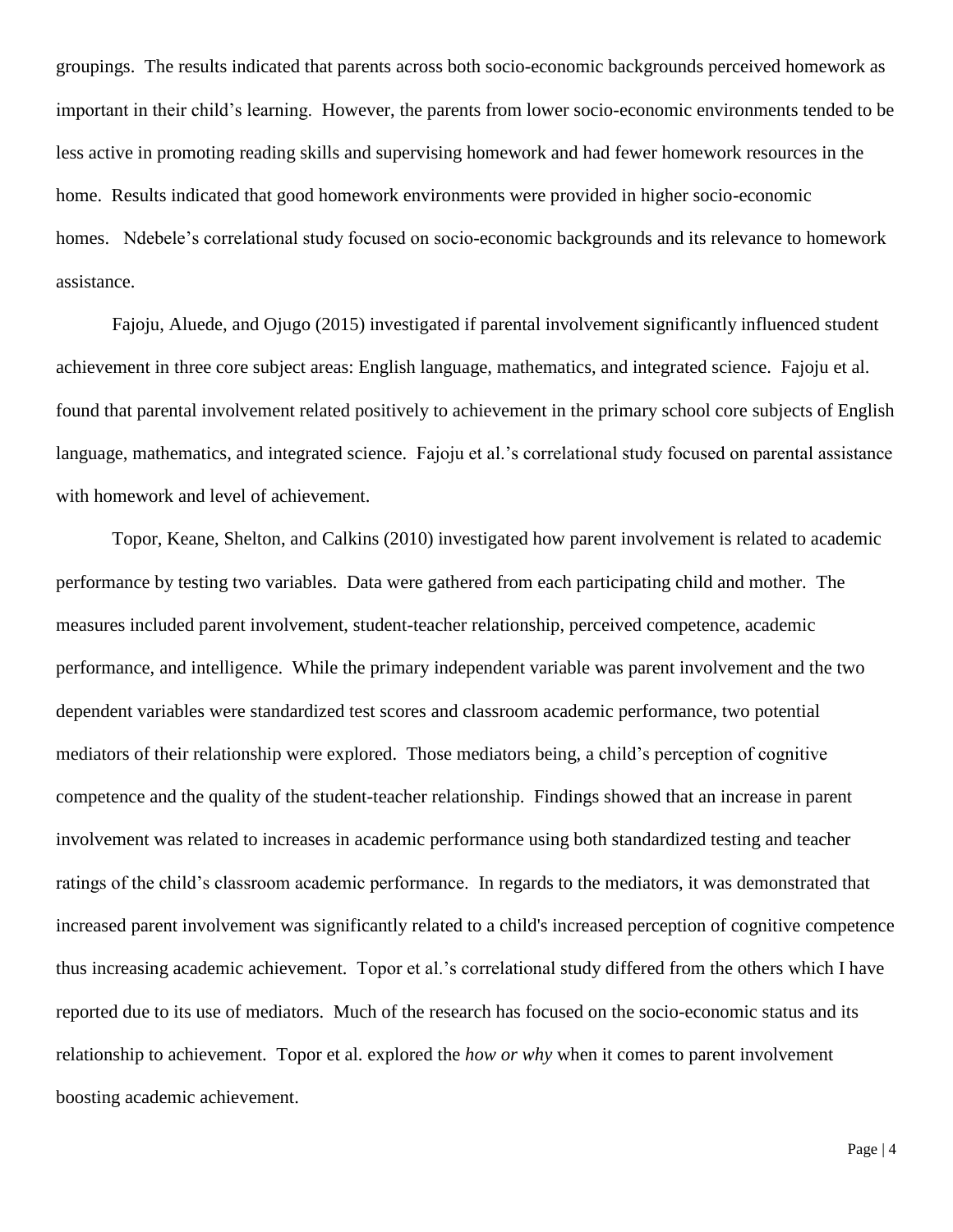Nyarko (2011) explored the connection between parental involvement and student academic achievement in Ghana. Samples were drawn from selected schools in Ghana with students being in their final years of education. Educational completion levels of parents were placed in the genres of below secondary school, secondary school, and a university education, as well as occupational levels of lower, middle, and higher classes. Questionnaires and rating scales were utilized as well as academic grades. Results showed that mothers' school involvement was positively and significantly correlated with the academic performance of students and fathers' school involvement was not significantly related to academic performance. The lack of significance in the fathers' involvement was not expected and raises questions as to why fathers' involvement in school had no significance to school performance and mothers' does.

Erdener, and Knoeppel (2018) examined parents' perceptions of their own involvement in schooling in Turkey and the effect of student achievement. The study included six categories of involvement adapted by a survey by Epstein et al. (2009) and looked primarily at elementary school students. It was found that a partnership between home and school is necessary. Additionally, differences were found with income levels and families and their involvement factors.

Erdener (2016) examined the practices of teachers' and principals' that could improve parental involvement in schooling. It was found that the school levels and levels of teachers' education had an impact on increased parental involvement. Additionally, educators' attitude was a significant factor of parental involvement as educators' may guide parents on ways to be more involved in the schooling.

Socio-economic status and parental involvement was researched by Jeter-Twilley, Legum, and Norton (2007). They examined the relationship of low vs high socio-economic status in regards to parental involvement in a large urban county. Membership in PTA was the source of parental involvement used. Findings showed a significant difference in involvement indicating those of a lower socio-economic status were less involved. Additionally, low PTA membership was found in schools with lower achievement scores which could suggest more involvement contributes to higher achievement. They further reported a possible connection that suggests parental/community involvement and academic achievement.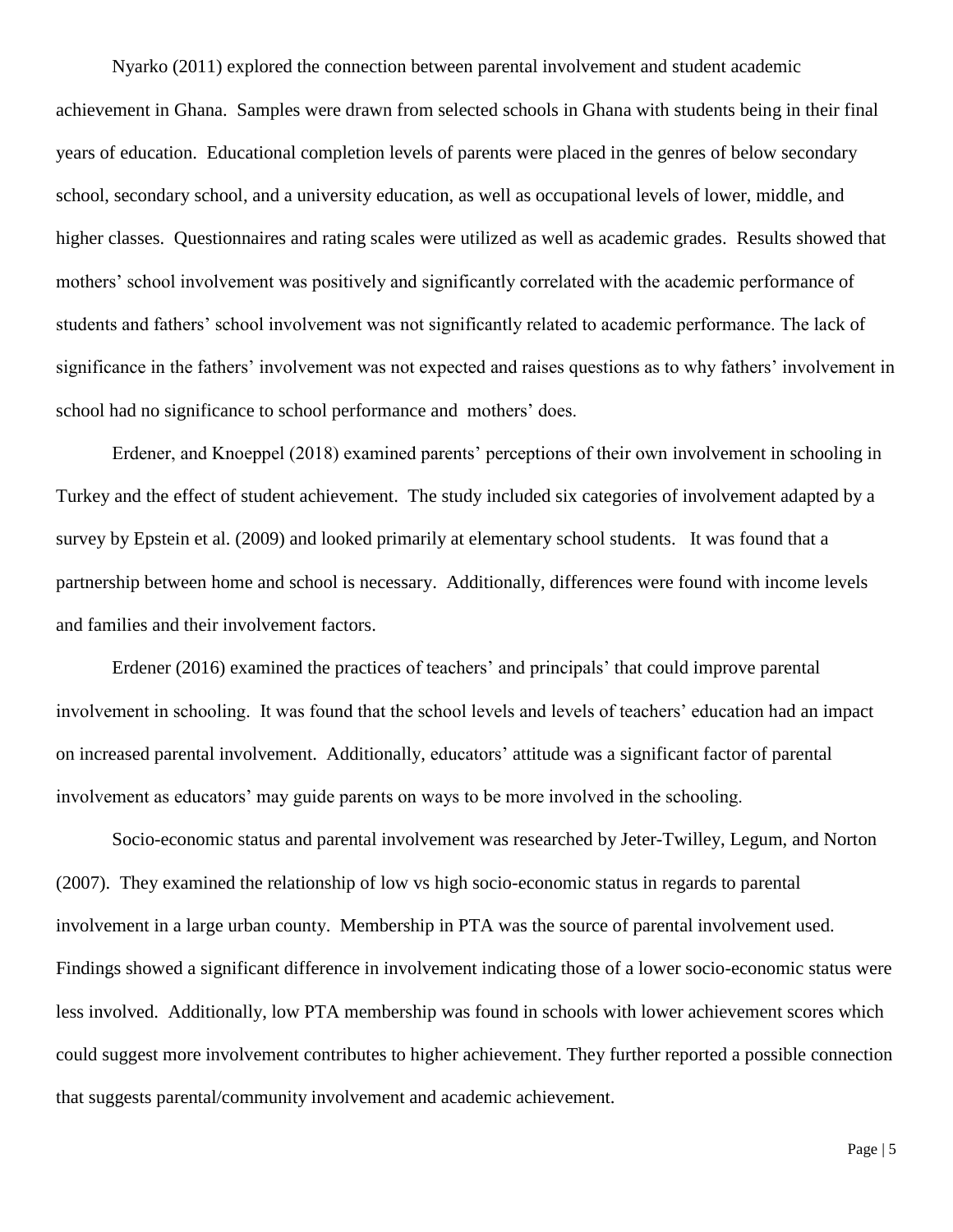An additional look at economic backgrounds and its association with academics was a study conducted by Bellibas (2016). He examined low, medium, and high socio-economic groups in Turkey using the medium socio-economic status as the reference group. Results showed a significant achievement gap between the bottom 25<sup>th</sup> percentile and top 25<sup>th</sup> percentile socio-economic ranked students in relation to achievement as well as the top  $25<sup>th</sup>$  percentile and medium  $50<sup>th</sup>$  percentile in relation to achievement. Bellibas thus demonstrated that the higher socio-economic groups showed academic benefits based on their socioeconomic status due to access to adequate school resources in the home such as computers. However, findings further showed no significance between the achievements of low socio-economic students based upon their gender.

Kuru, and Taskin (2016) looked at the level of parental involvement as recorded by teachers, administrators and parents in terms of socio economic status at public and private schools. One conclusion of this study suggested private schools appeared to have provided an easier platform for communication throughout activities and opportunities for involvement than that of public schools.

#### **Summary**

Teachers put great effort into providing their students with meaningful, engaging and purposeful lessons that create academic success. However, what if more focus needs to be placed on involving the parents and guardians in the education of their children? Research has shown that there is a positive correlation between parental involvement and academic success. Research has also shown that a low socio-economic background may prevent parents from optimal parent involvement due to a lack of resources (Ndebele, 2015). Therefore, if we can see the correlation between those factors, it might be possible to supply our classroom families with affordable resources and opportunities to be more involved in their child's education.

#### **Hypothesis**

I hypothesized that parent involvement in education as well as socio-economic background would relate positively to a child's academic achievement in reading. I also hypothesized that the relationship of parental involvement to achievement would be stronger than the relationship of socio-economic background to achievement.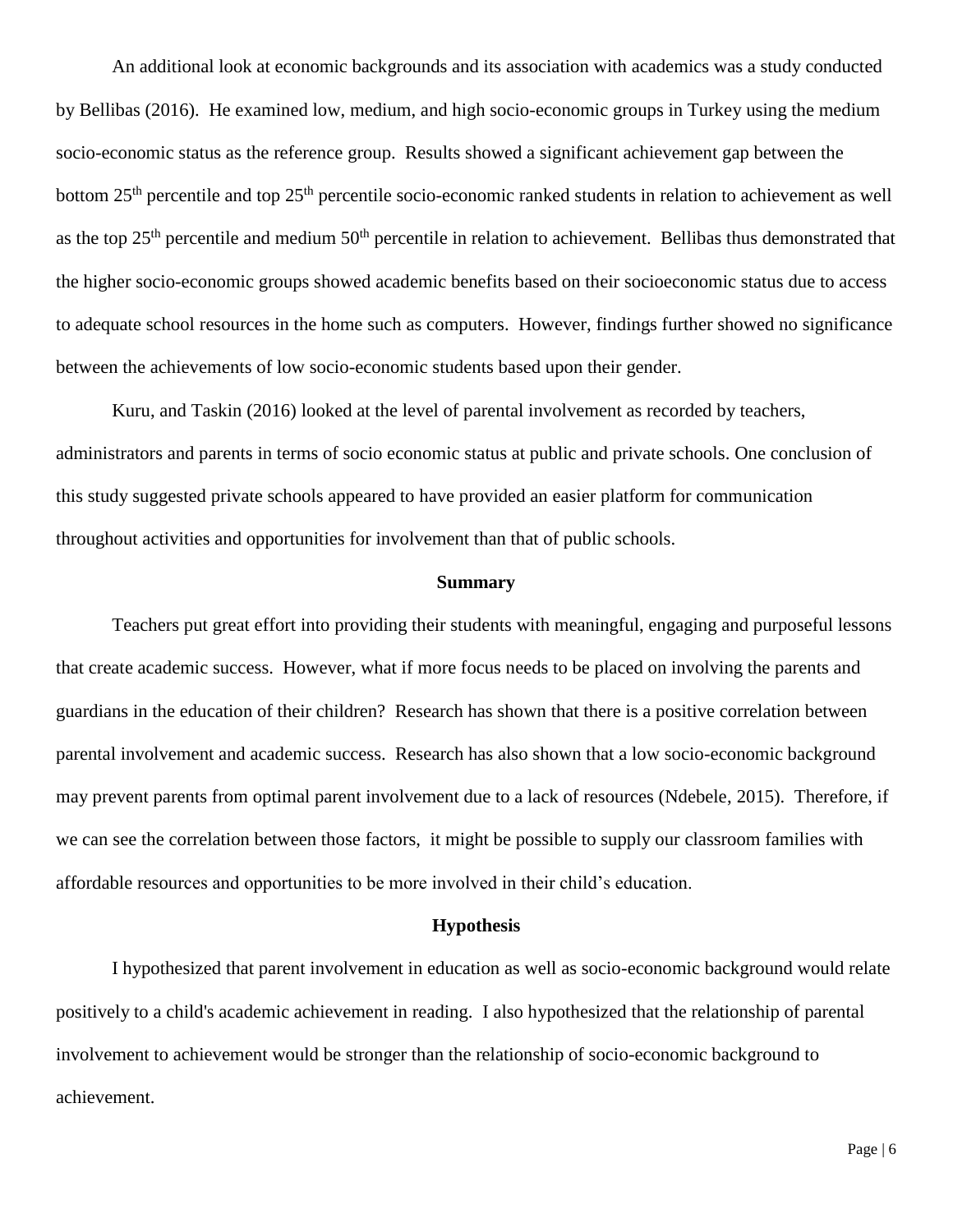#### **CHAPTER III: METHOD**

#### **Participants**

Research was conducted at Fennimore Elementary School, which is a rural school district in southwestern Wisconsin. The district is comprised of two buildings: a 4K-5<sup>th</sup> grade elementary building, and a 6-12 school/high school building.

Students participating in the research were second graders enrolled in the 2017-2018 school year. The students' teachers provided data on parental involvement.

### **Materials**

Two surveys were given: one to teachers' that asked about maternal and paternal school involvement, and one to the students that asked which primary parent or guardian assisted them with schoolwork. (Copies of all materials are in Appendix B.) The results of the surveys were recorded on a data collection form. Reading scores were generated using the STAR Computer Based Reading Test after the participants took the test. The scores of the test that were analyzed included the scaled score (SS) and the percentile rank (PR). Those scores were placed on the data collection form and were analyzed for growth or regression. Free and reduced lunch data were documented and placed on the data collection form as well.

#### **Procedures**

Research began with the collection of the fall of 2017 STAR Reading scores which served as baseline data. The winter and spring STAR Reading scores were also recorded on the data collection form.

During the fifth month of the school year, a survey was given to the participants. The name of each participant was listed on the survey and then the researcher recorded and transferred the data using the code numbers to maintain confidentiality. The questions on the survey asked who primarily assisted with homework, and who most often read with the participant. Choices were mother, father, or they could list other if necessary. After open house, fall and spring conference, and at the end of the year the teachers were given a survey asking about parent involvement throughout the participant's academic school year. Again the participant's name was listed on the survey but recorded and transferred using the code number by the researcher to maintain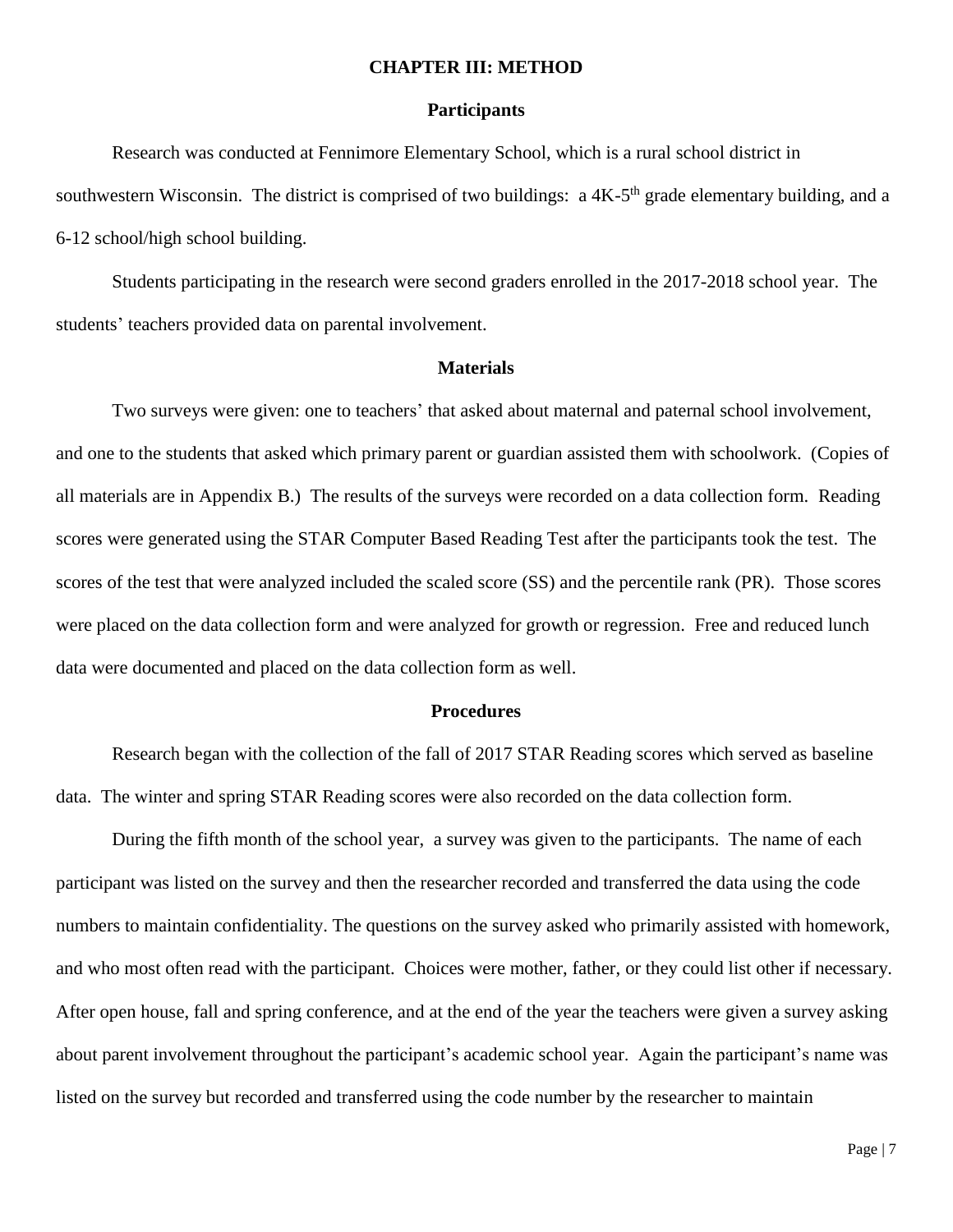confidentiality. The teacher had to answer who attended open house, fall conferences, and/or spring conferences, and the choices were mother, father or they could list other if necessary. Additionally, the teachers were asked if the parent or guardian had communicated with the teacher three or more times throughout the school year by means of phone, email or classroom visit.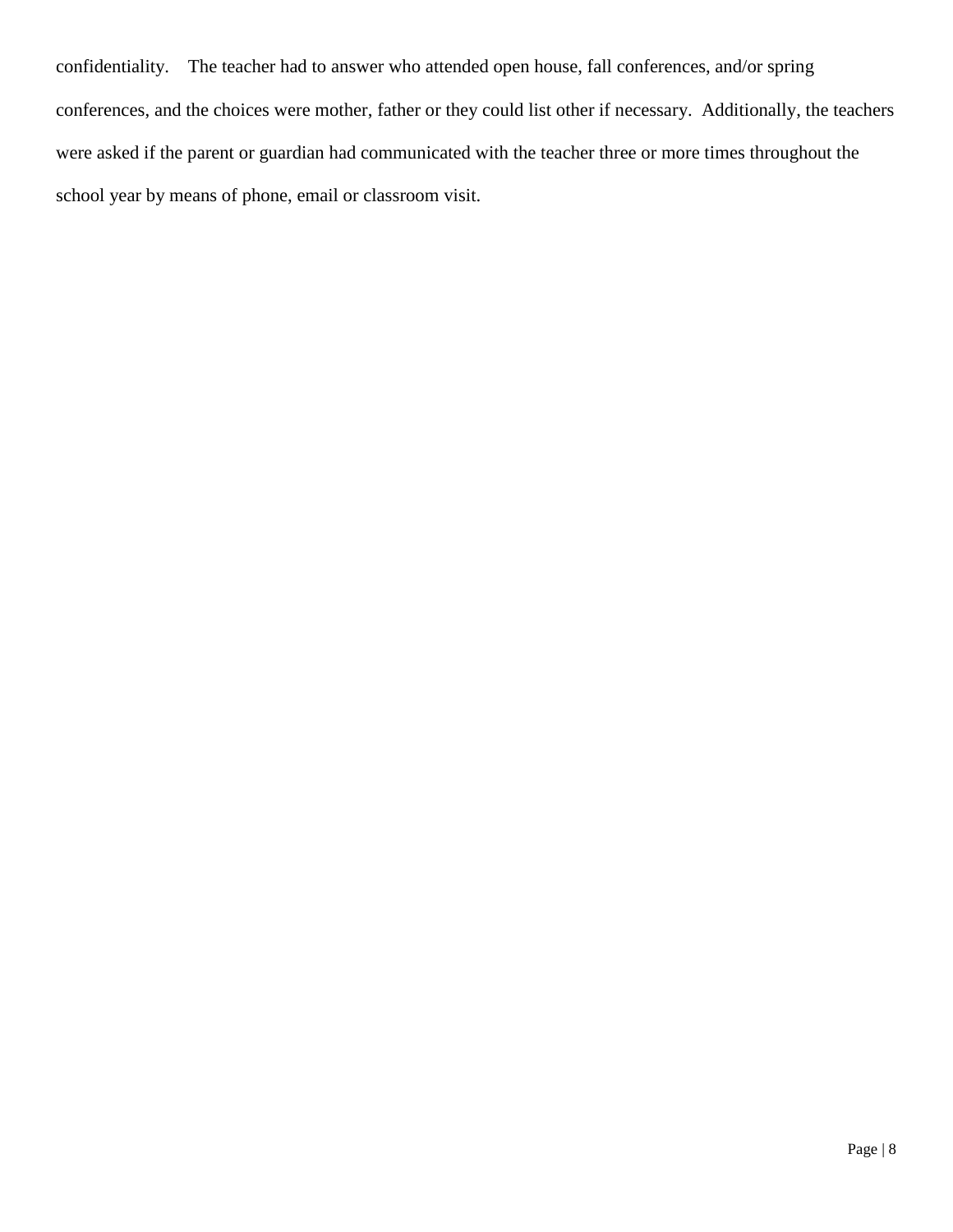### **CHAPTER IV: RESULTS**

#### **Results**

There were two measures of parental involvement. One measure was the teachers' rating of attendance to parent-teacher conferences and the communication between the parent and the teacher throughout the school year. The second measure was the rating the student gave as to who helped most with homework, read with the student, and who checked the student's homework. The descriptive statistics regarding those assessments are shown in Table 1.

|                        |                  | Mother         |                | Father    |         |
|------------------------|------------------|----------------|----------------|-----------|---------|
|                        |                  | Frequency      | Percent        | Frequency | Percent |
| <b>Teacher Ratings</b> |                  |                |                |           |         |
|                        | $\overline{0}$   | 1              | 1.8            | 19        | 33.3    |
|                        |                  | 6              | 10.5           | 17        | 29.8    |
|                        | $\mathbf{2}$     | 30             | 52.6           | 18        | 31.6    |
|                        | 3                | 20             | 35.1           | 3         | 5.3     |
| Child's Ratings        |                  |                |                |           |         |
|                        | $\boldsymbol{0}$ | $\overline{4}$ | $\overline{7}$ | 21        | 36.8    |
|                        |                  | 7              | 12.3           | 11        | 19.3    |
|                        | $\mathbf{2}$     | 14             | 24.6           | 12        | 21.1    |
|                        | 3                | 31             | 54.4           | 12        | 12.1    |

\_\_\_\_\_\_\_\_\_\_\_\_\_\_\_\_\_\_\_\_\_\_\_\_\_\_\_\_\_\_\_\_\_\_\_\_\_\_\_\_\_\_\_\_\_\_\_\_\_\_\_\_\_\_\_\_\_\_\_\_\_\_\_\_\_\_\_\_\_\_\_\_\_\_\_\_\_\_

\_\_\_\_\_\_\_\_\_\_\_\_\_\_\_\_\_\_\_\_\_\_\_\_\_\_\_\_\_\_\_\_\_\_\_\_\_\_\_\_\_\_\_\_\_\_\_\_\_\_\_\_\_\_\_\_\_\_\_\_\_\_\_\_\_\_\_\_\_\_\_\_\_\_\_\_\_\_

Table 1. *Descriptive Statistics for Ratings of Parental Involvement*

*Note.* Frequency is the amount recorded out of a total of 57 students who were included in the survey. Teacher ratings were based on attendance at parent-teacher conferences and communication and could range from 0 to 3. Child's ratings were based on parent reading, helping with homework, and checking work and could range from 0 to 3.

The bivariate correlation between the two assessments of mother involvement and the bivariate correlation between the two assessments of fathers' involvement were explored. The results showed no significant relationship between the two assessments of the mother' involvement,  $r(54) = .07$ ,  $p = .61$  Results also showed there was no relationship between the two assessments of fathers' involvement,  $r(54) = .19$ ,  $p = .16$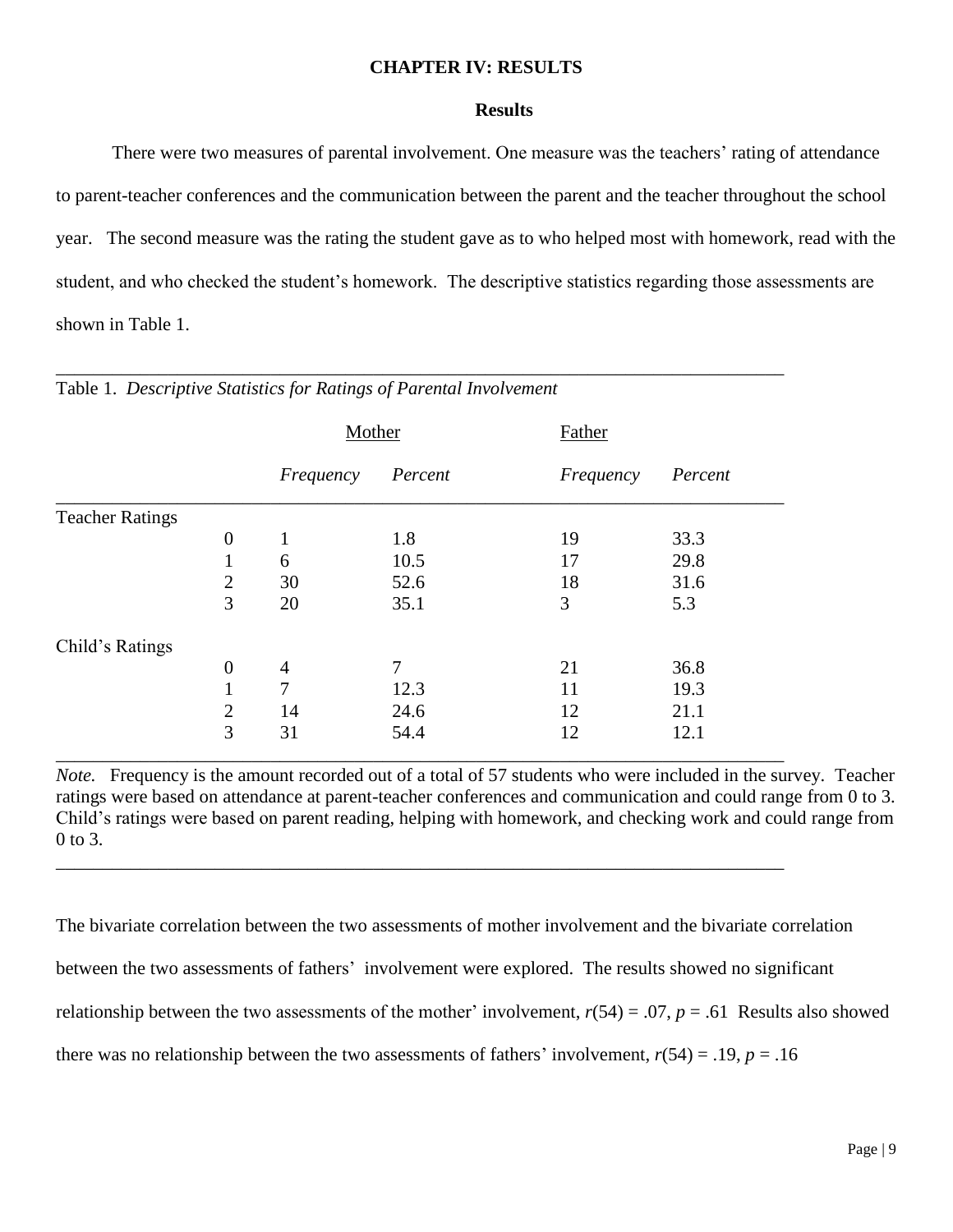The assessment of socio-economic status was based upon the eligibility for free or reduced lunch.

Descriptive statistics are in Table 2.

| Not Eligible for     | 38 | 66.7 |
|----------------------|----|------|
| Free and             |    |      |
| <b>Reduced Lunch</b> |    |      |
| Eligible for Free    | 19 | 33.3 |
| and Reduced          |    |      |
| unch                 |    |      |

Table 2. *Socioeconomic Status based on Free and Reduced Lunch*

*Note.* Out of 57 students 38 were not eligible for free and reduced lunch cost and 19 were eligible. \_\_\_\_\_\_\_\_\_\_\_\_\_\_\_\_\_\_\_\_\_\_\_\_\_\_\_\_\_\_\_\_\_\_\_\_\_\_\_\_\_\_\_\_\_\_\_\_\_\_\_\_\_\_\_\_\_\_\_\_\_\_\_\_\_\_\_\_\_\_\_\_\_\_\_\_\_\_

\_\_\_\_\_\_\_\_\_\_\_\_\_\_\_\_\_\_\_\_\_\_\_\_\_\_\_\_\_\_\_\_\_\_\_\_\_\_\_\_\_\_\_\_\_\_\_\_\_\_\_\_\_\_\_\_\_\_\_\_\_\_\_\_\_\_\_\_\_\_\_\_\_\_\_\_\_\_

In the first regression the predicted variable was the academic achievement change score across the school year from September to March. Predictors were student's perspective of father's involvement, socioeconomic status based on free and reduced lunch, student's perspective of mother's involvement, the teacher rating of mother's involvement, and the teacher rating of the father's involvement. The overall regression approaches significance,  $F(5, 47) = 2.30$ ,  $p = .06$ ,  $R^2 = .20$ . The teacher's rating of mothers' involvement was negatively correlated with student improvement, however the teacher rating of fathers' involvement did not relate to student improvement. See Table 3.

|       |                    |         | <b>Unstandardized Coefficients</b> | Standardized<br>Coefficients |         |     |
|-------|--------------------|---------|------------------------------------|------------------------------|---------|-----|
| Model |                    | В       | Std. Error                         | Beta                         |         | Sig |
|       | (Constant)         | 49.38   | 10.07                              |                              |         |     |
|       | Socioeconomic-5.54 |         | 4.83                               | $-.15$                       | $-1.15$ | .26 |
|       | T-Mother           | $-9.68$ | 3.33                               | $-.40$                       | $-2.90$ | .01 |
|       | T-Father           | $-0.77$ | 2.51                               | .04                          | 0.31    | .76 |
|       | S-Mother           | $-0.5$  | 2.5                                | $-.03$                       | $-0.20$ | .84 |
|       | S-Father           | $-3.52$ | 2.04                               | $-.24$                       | $-1.72$ | .09 |

\_\_\_\_\_\_\_\_\_\_\_\_\_\_\_\_\_\_\_\_\_\_\_\_\_\_\_\_\_\_\_\_\_\_\_\_\_\_\_\_\_\_\_\_\_\_\_\_\_\_\_\_\_\_\_\_\_\_\_\_\_\_\_\_\_\_\_\_\_\_\_\_\_\_\_\_\_\_

## Table 3 Regression Predicting Academic Improvement from September to March

*Note.* Socioeconomic is based of qualification of free and reduced lunch. T=survey filled out by the teacher based on parental involvement. S= survey filled out by the student based on own opinion/persecution of parental involvement.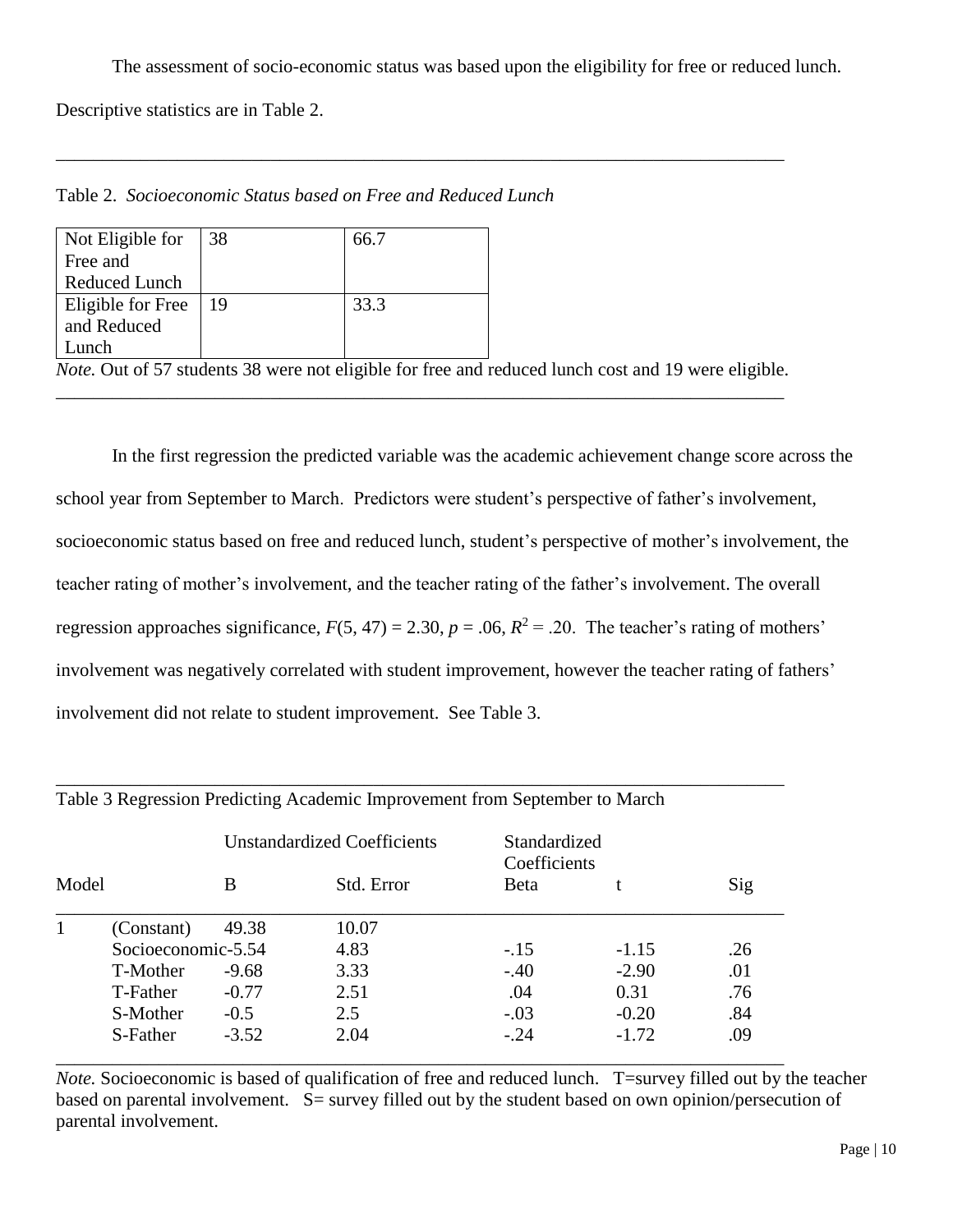The same predictors were regressed on the individual achievement score from September, January, and March. The regressions were not significant for September or January but the regression was for March, *F*(5,  $50$ ) = 4.33,  $p = .002$ ,  $R^2 = .30$ . Socioeconomic status was related to STAR Reading scores and students with free and/or reduced lunch had shown lower reading scores. The teachers' rating of mothers' involvement related negatively to students' achievement. Perhaps mothers' involvement was increasing when their student was struggling. The students' rating of mothers' involvement related positively to student's achievement. Successful students believe their mother is more involved in their education. See Table 4.

\_\_\_\_\_\_\_\_\_\_\_\_\_\_\_\_\_\_\_\_\_\_\_\_\_\_\_\_\_\_\_\_\_\_\_\_\_\_\_\_\_\_\_\_\_\_\_\_\_\_\_\_\_\_\_\_\_\_\_\_\_\_\_\_\_\_\_\_\_\_\_\_\_\_\_\_\_\_

|       |                      | <b>Unstandardized Coefficients</b> |            | Standardized<br>Coefficients |         |     |
|-------|----------------------|------------------------------------|------------|------------------------------|---------|-----|
| Model |                      | В                                  | Std. Error | <b>Beta</b>                  |         | Sig |
|       | (Constant)           | 78.44                              | 13.02      |                              |         |     |
|       | Socioeconomic -19.15 |                                    | 6.40       | $-.36$                       | $-2.99$ | .01 |
|       | T-Mother             | $-10.88$                           | 4.46       | $-.30$                       | $-2.44$ | .02 |
|       | T-Father             | $-0.44$                            | 3.37       | $-.02$                       | $-0.13$ | .90 |
|       | S-Mother             | 7.38                               | 3.27       | .27                          | 2.26    | .03 |
|       | S-Father             | $-2.34$                            | 2.71       | $-.11$                       | $-0.86$ | .39 |
|       |                      |                                    |            |                              |         |     |

\_\_\_\_\_\_\_\_\_\_\_\_\_\_\_\_\_\_\_\_\_\_\_\_\_\_\_\_\_\_\_\_\_\_\_\_\_\_\_\_\_\_\_\_\_\_\_\_\_\_\_\_\_\_\_\_\_\_\_\_\_\_\_\_\_\_\_\_\_\_\_\_\_\_\_\_\_\_

\_\_\_\_\_\_\_\_\_\_\_\_\_\_\_\_\_\_\_\_\_\_\_\_\_\_\_\_\_\_\_\_\_\_\_\_\_\_\_\_\_\_\_\_\_\_\_\_\_\_\_\_\_\_\_\_\_\_\_\_\_\_\_\_\_\_\_\_\_\_\_\_\_\_\_\_\_\_

\_\_\_\_\_\_\_\_\_\_\_\_\_\_\_\_\_\_\_\_\_\_\_\_\_\_\_\_\_\_\_\_\_\_\_\_\_\_\_\_\_\_\_\_\_\_\_\_\_\_\_\_\_\_\_\_\_\_\_\_\_\_\_\_\_\_\_\_\_\_\_\_\_\_\_\_\_\_

Table 4 Regression Predicting Academic Achievement in March

*Note.* Socioeconomic is based of qualification of free and reduced lunch. T=survey filled out by the teacher based on parental involvement. S= survey filled out by the student based on own opinion/persecution of parental involvement.

Finally, socioeconomic status was correlated with STAR reading scores from September, January, and

March. Students with free and/or reduced lunch had lower reading scores in September,

 $r(52) = -0.26$ ,  $p = 0.06$ , in January  $r(55) = -0.29$ ,  $p = 0.03$ , in March  $r(55) = -0.41$ ,  $p = 0.002$ . Therefore, the

relationship of socioeconomic status and STAR scores strengthened as the school year progressed.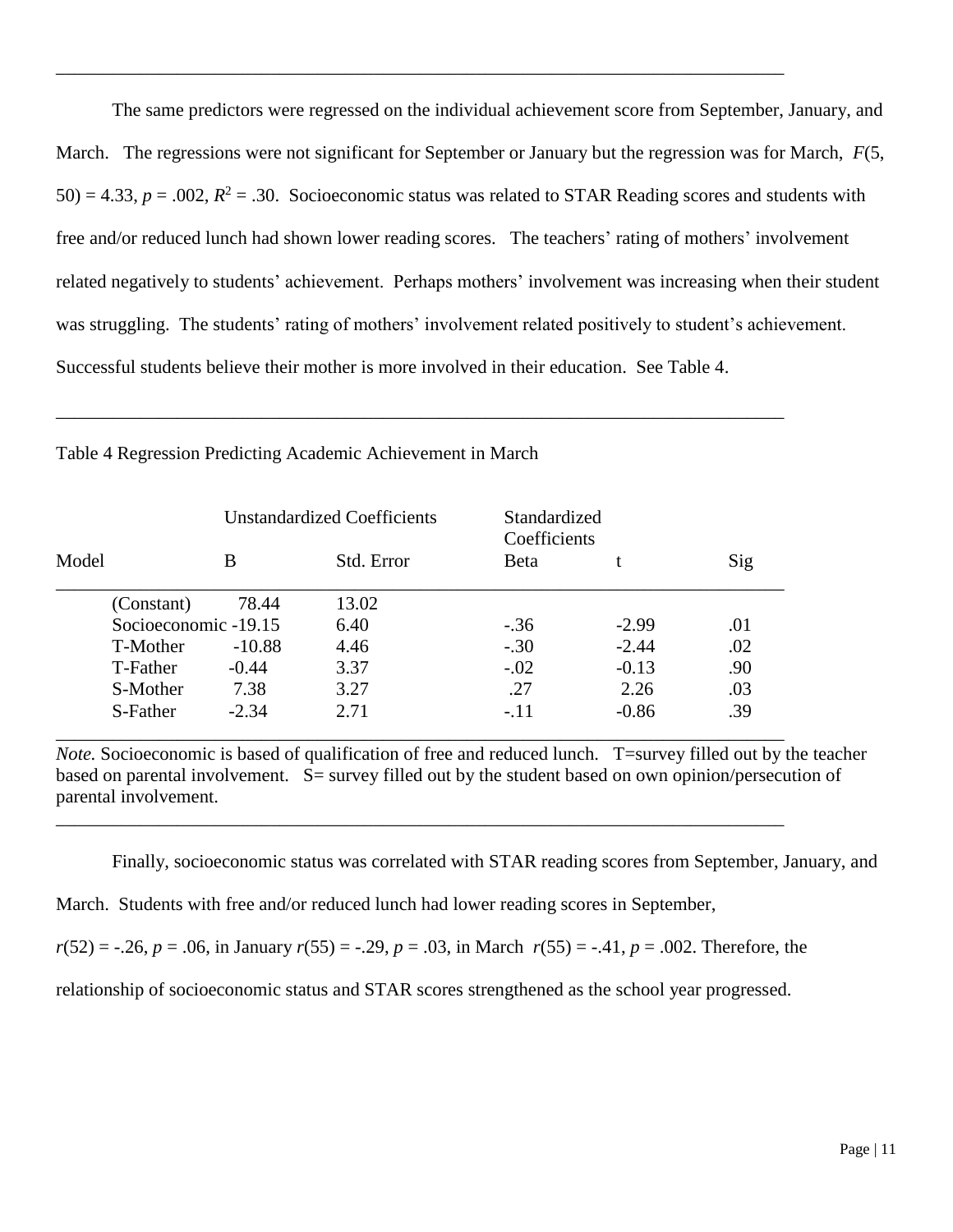#### **CHAPTER V: DISCUSSION**

The most significant discovery from this study was that the perception a student had of their mothers' involvement predicts higher reading academic achievement. Other discoveries were less significant but were of interest and consistent with my hypothesis.

### Teacher Surveys

My hypothesis of parental involvement relating to reading academic achievement was examined in multiple ways. Teachers had to fill in surveys which ranked mothers' and fathers' involvement. The opposite of the expected was found in this analysis. Both mothers and fathers whom attended conferences and communicated with the teacher more often, were related to those whom had lower achievement. It is to be noted that more zeros were documented among the fathers' involvement, yet the same was found amongst mothers' with higher scores.

While interpretation that parent involvement is vital to academic achievement, this result shows more parental involvement is more prevalent with a student who is struggling or not achieving at an optimal level. In essence, it is the thought that if a child is struggling, his or her parent will start to be more involved. This can perhaps be an expected outcome though it did not relate to the hypothesis.

## Socioeconomic Status

The correlation between socio-economic status and reading achievement found was that there was less reading achievement reported in students who were eligible for free and reduced lunch. This was somewhat an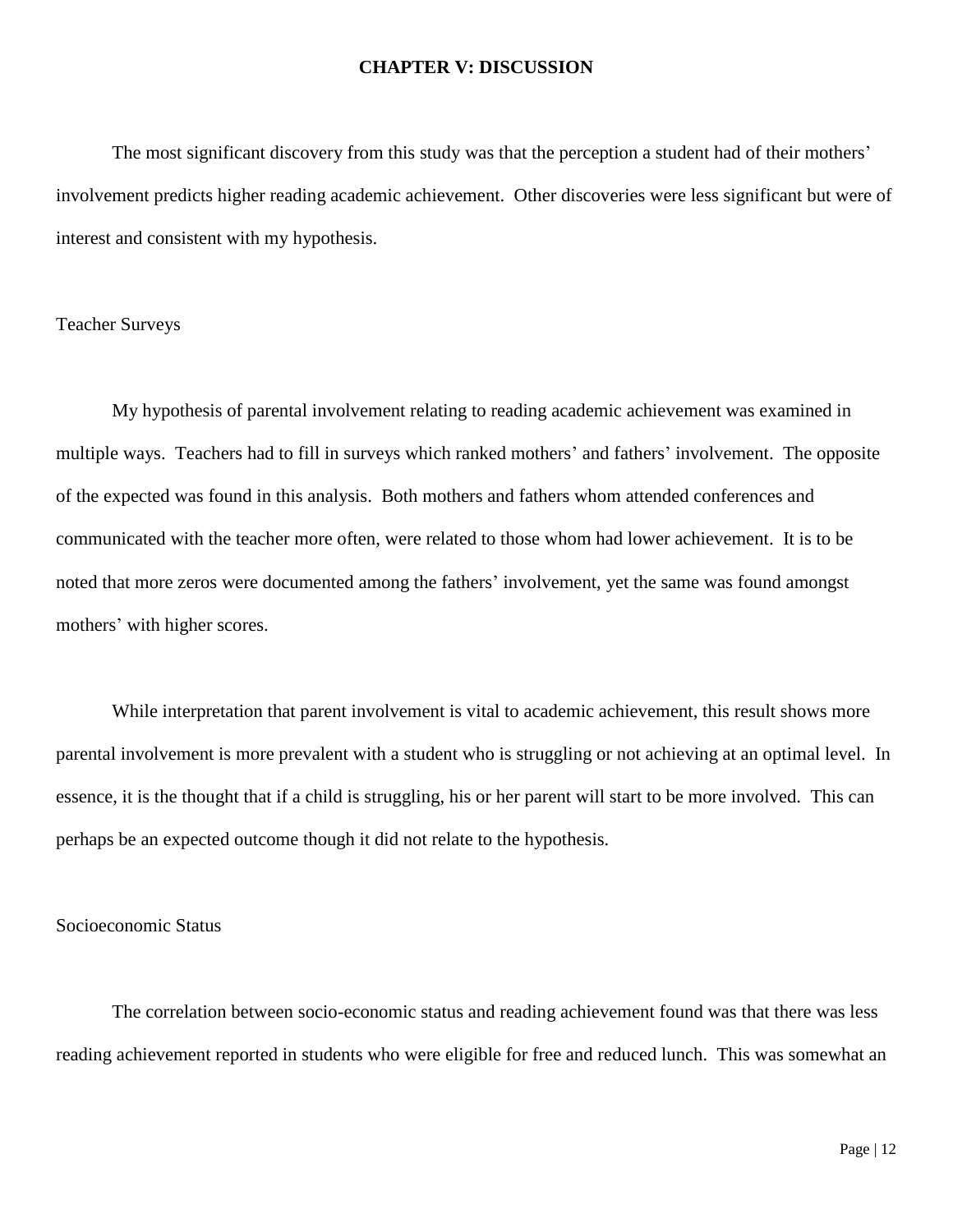expected outcome primarily due to the thought that the lower socio-economic population would have less access to certain technology, supplies or extra assistance such as tutors which could help boost achievement.

### Student Surveys

The most interesting discovery was how a student rated the involvement of his/her parent's and how it correlated with academic achievement. The discovery that a child who felt his/her mother was very involved had more academic achievement, was unexpected. While it isn't a surprising thought, it is interesting that it only found significance with the mother's involvement. There was no significance found with achievement if the father was more or less involved according to the student survey. It could be noted that on both the teacher and the student survey there were many more zeros documented for the father's involvement which may have affected the outcome.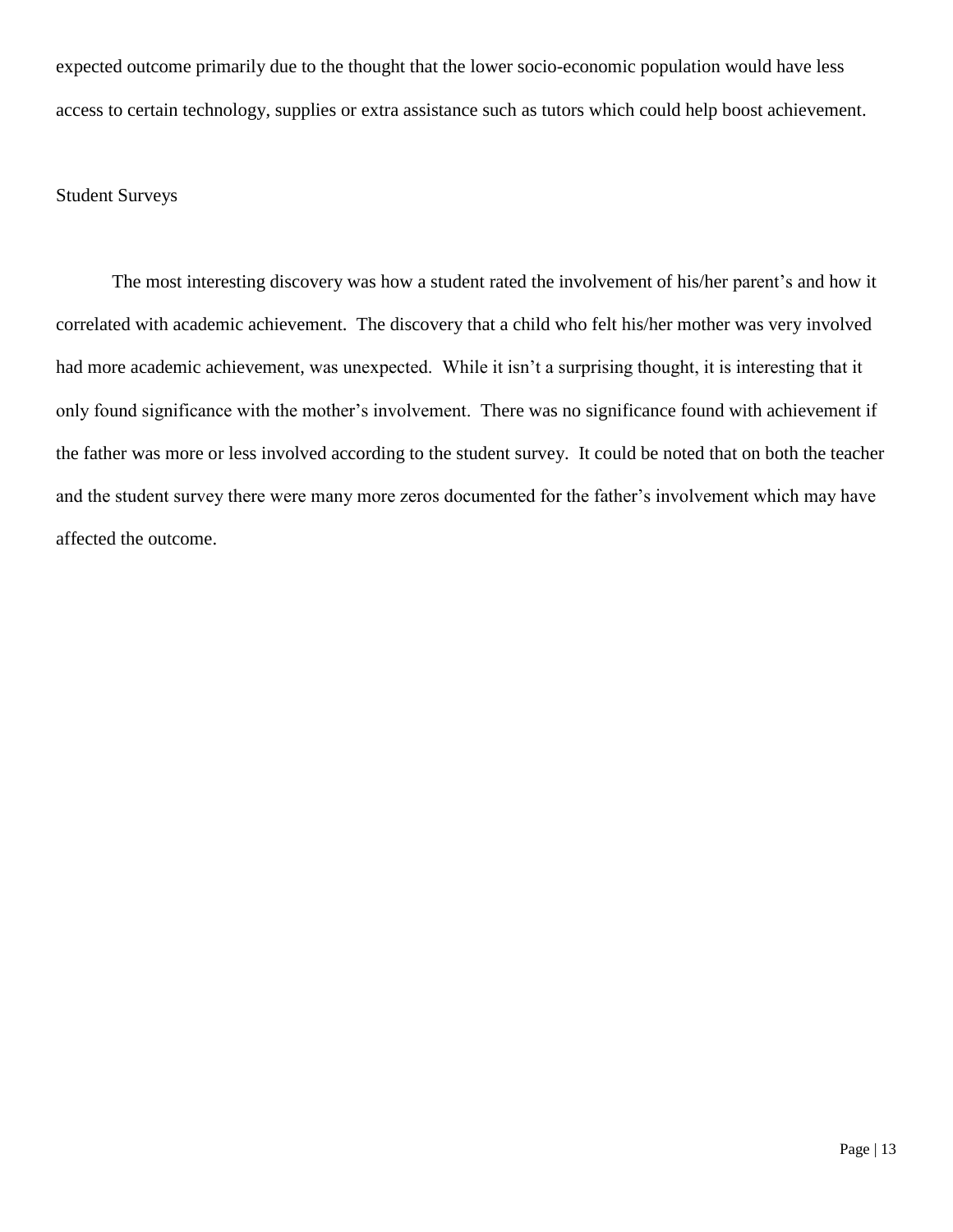#### **CHAPTER VI: REFERENCES**

- Bellibas, M.S. (2016). Who are the most disadvantaged? Factors associated with the achievement of students with low socio-economic backgrounds. *Educational Sciences: Theory & Practice, 16* 691-710
- Dearing, E., Kreider, H., Simpkins, S., & Weiss, H. B. (2006). Family involvement in school and low-income children's literacy: Longitudinal associations between and within families. *Journal of Educational Psychology, 98*(4), 653-664. doi:10.1037/0022-0663.98.4.653
- Epstein, J.L., Sanders, M. G., Sheldon, S. B., Simon, B. S., Salinas, K., Jansorn, N., Van Voorhis, F. L., Martin, C. S., & Williams, K. J. (2009*). School, family, and community partnerships: Your handbook for action (3rd ed.).* Thousand Oaks, CA: Corwin Press.
- Erdener, M.A. (2016). Principals' and teachers' practices about parent involvement in schooling*. Universal Journal of Education Research, 4(12A):* 151-159. Doi: 10.13189/ujer.2016.041319
- Erdener, M.A., & Knoeppel, R.C. (2018). Parents' perceptions of their involvement in schooling. *International Journal of Research in Education and Science (IJRES), 4(1)*, 1-13. doi: 10.21890/ijres.369197
- Fajoju, S. A., Aluede, O., & Ojugo, A. I. (2016). Parental involvement as a correlate of academic achievement of primary school pupils in Edo State, Nigeria. *Research in Education, 95*(1), 33-43. doi:10.7227/RIE.0023
- Jeter-Twilley, R., Legum, H., & Norton, F. (2007). Parental and community involvement in schools: does socio-economic status matter? Retrieved from [https://www.bing.com/cr?IG=DAC1D5C1725A49A8ACC0843F6CB3F3C2&CID=3121BB61947567C](https://www.bing.com/cr?IG=DAC1D5C1725A49A8ACC0843F6CB3F3C2&CID=3121BB61947567CE2B49B08095DA6605&rd=1&h=n1G5nLIegrrTmG2WH03JiwjnhCjmEOKb1_1lL0mzw3g&v=1&r=https://files.eric.ed.gov/fulltext/ED496815.pdf&p=DevEx.LB.1,5068.1)

[E2B49B08095DA6605&rd=1&h=n1G5nLIegrrTmG2WH03JiwjnhCjmEOKb1\\_1lL0mzw3g&v=1&r=h](https://www.bing.com/cr?IG=DAC1D5C1725A49A8ACC0843F6CB3F3C2&CID=3121BB61947567CE2B49B08095DA6605&rd=1&h=n1G5nLIegrrTmG2WH03JiwjnhCjmEOKb1_1lL0mzw3g&v=1&r=https://files.eric.ed.gov/fulltext/ED496815.pdf&p=DevEx.LB.1,5068.1) [ttps://files.eric.ed.gov/fulltext/ED496815.pdf&p=DevEx.LB.1,5068.1](https://www.bing.com/cr?IG=DAC1D5C1725A49A8ACC0843F6CB3F3C2&CID=3121BB61947567CE2B49B08095DA6605&rd=1&h=n1G5nLIegrrTmG2WH03JiwjnhCjmEOKb1_1lL0mzw3g&v=1&r=https://files.eric.ed.gov/fulltext/ED496815.pdf&p=DevEx.LB.1,5068.1)

Kuru Cetin, S., & Taskin, P. (2016). Parent involvement in education in terms of their socio-economic status. *Eurasian Journal of Educational Research, 66,* 105-122 http://dx.doi.org/10.14689/ejer.2016.66.6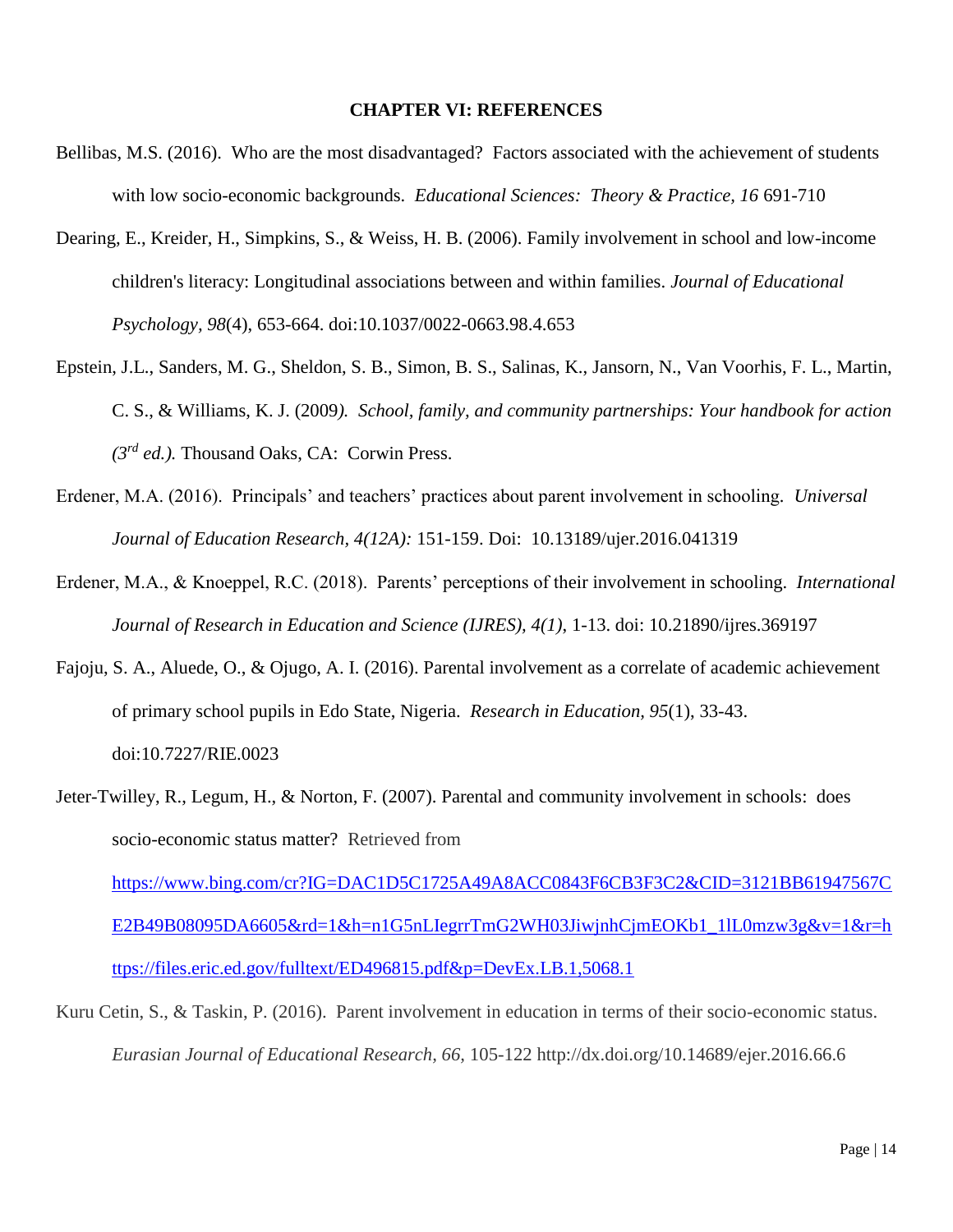- Ndebele, M. (2015). Socio-economic factors affecting parents' involvement in homework: Practices and perceptions from eight Johannesburg public primary schools. *Perspectives in Education, 33*(3), 72-91. Retrieved from http://www.perspectives-in-education.com
- Nyarko, K. (2011). Parental school involvement: The case of Ghana. *Journal of Emerging Trends in Education Research and Policy Studies, 2*(5): 378-381. Retrieved from jeteraps.scholarlinkresearch.org

Reading Dashboard Renaissance Learning. (n.d.). Retrieved on July 26, 2016 from

http://help.renaissance.com/rdash/scaledscore

Renaissance Learning. (2014). *The Research Foundation for STAR Assessments*. Retrieved from http://doc.renlearn.com/KMNet/R003957507GG2170.pdf

Topor, D. R., Keane, S. P., Shelton, T. L., & Calkins, S. D. (2010). Parent involvement and student academic performance: A multiple mediational analysis. *Journal of Prevention & Intervention in the Community, 38*(3), 183-197. doi:10.1080/10852352.2010.486297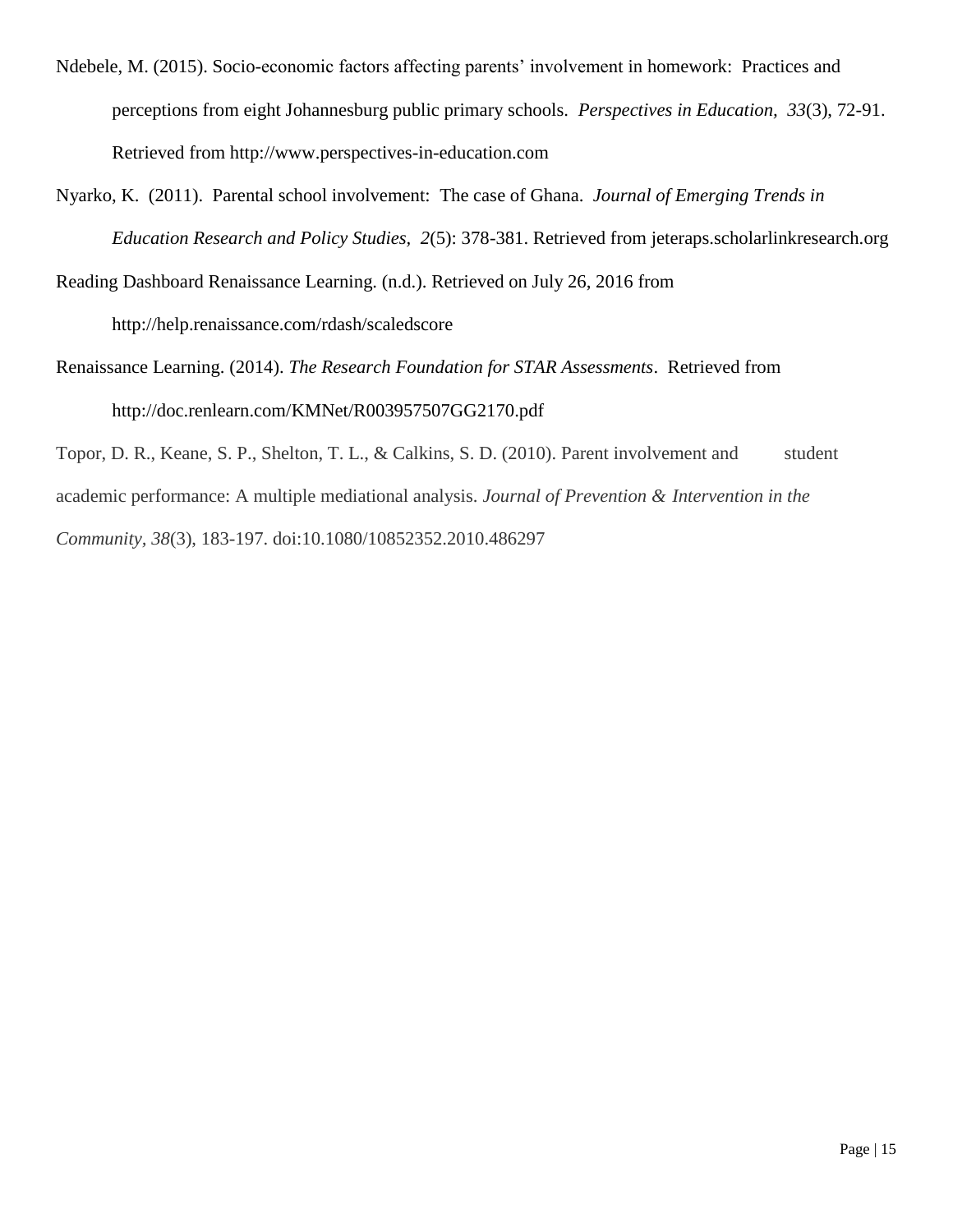## **APPENDIX A: IRB APPROVAL LETTER**

| University of Wisconsin-Platteville<br>IRB HUMAN PARTICIPANTS RESEARCH REVIEW PROTOCOL: STANDARD FORM                                                                                                                                                                                                                                                                |                                                    |
|----------------------------------------------------------------------------------------------------------------------------------------------------------------------------------------------------------------------------------------------------------------------------------------------------------------------------------------------------------------------|----------------------------------------------------|
| his protocol is to be submitted to and approved in writing by the IRB prior to the initiation of any investigation<br>ivolving human participants, data, or material. Approval is valid for one year unless otherwise noted.                                                                                                                                         |                                                    |
| Expedited √ Full Board<br><b>Idicate Requested Review Level:</b>                                                                                                                                                                                                                                                                                                     |                                                    |
| See Section III, pages 9-11, of the IRB Manual for instructions to determine the appropriate review level. Be<br>aware that the IRB may require a level of review different from your request.                                                                                                                                                                       |                                                    |
| <sup>3</sup> rincipal Investigator(s)                                                                                                                                                                                                                                                                                                                                |                                                    |
| Name(s): Teresa Muldoon                                                                                                                                                                                                                                                                                                                                              | Rank/Title(s); Graduate Student, Teacher           |
| Department/Program(s): Master of Science - Education                                                                                                                                                                                                                                                                                                                 | Email: addisont@uwplatt.edu<br>Phone: 608-732-6960 |
| Sponsor(s) (if PI is a student)                                                                                                                                                                                                                                                                                                                                      |                                                    |
| Name(s): Dale W. Henze                                                                                                                                                                                                                                                                                                                                               | Rank/Title(s): Professor                           |
| Department/Program: School of Education                                                                                                                                                                                                                                                                                                                              | Email: henzed@uwplatt.edu                          |
|                                                                                                                                                                                                                                                                                                                                                                      | Phone: 342-1287                                    |
| Project Title: Parent Involvement, Socio Economic Background, and Academic Achievement                                                                                                                                                                                                                                                                               |                                                    |
| Start Date for Data Collection: Fall 2017                                                                                                                                                                                                                                                                                                                            | End Date for Data Collection: Spring 2018          |
| Is federal or other extramural funding being sought?<br>Yes                                                                                                                                                                                                                                                                                                          |                                                    |
| Name of potential supporting agency:                                                                                                                                                                                                                                                                                                                                 |                                                    |
| Assurance of Departmental/Program Review:                                                                                                                                                                                                                                                                                                                            |                                                    |
| If a departmental/program HSR exists, the signature of the HSR Chair assures the IRB that the protocol has<br>been approved and a copy is on file in the department. If no HSR exists, the signature of the Department<br>Chair assures the IRB that s/he has been informed of the project and a copy is on file in the department.<br>1 Francisu<br>Signature/Date: |                                                    |
| <b>HSR Chair</b><br>Department Chair<br>Indicate Title:                                                                                                                                                                                                                                                                                                              |                                                    |
| Assurance to IRB: I/we have read the UW-Platteville IRB Manual of Policies and Procedures for Research<br>Involving Human Participants and will comply with the informed consent requirement and conditions. Further, I/we<br>will inform the IRB if significant changes are made in the proposed study.                                                             |                                                    |
| Signature of PI(s)/Date:                                                                                                                                                                                                                                                                                                                                             | 41/11/2017                                         |
| Signature of Sponsor(s)/Date:                                                                                                                                                                                                                                                                                                                                        |                                                    |
|                                                                                                                                                                                                                                                                                                                                                                      |                                                    |
|                                                                                                                                                                                                                                                                                                                                                                      |                                                    |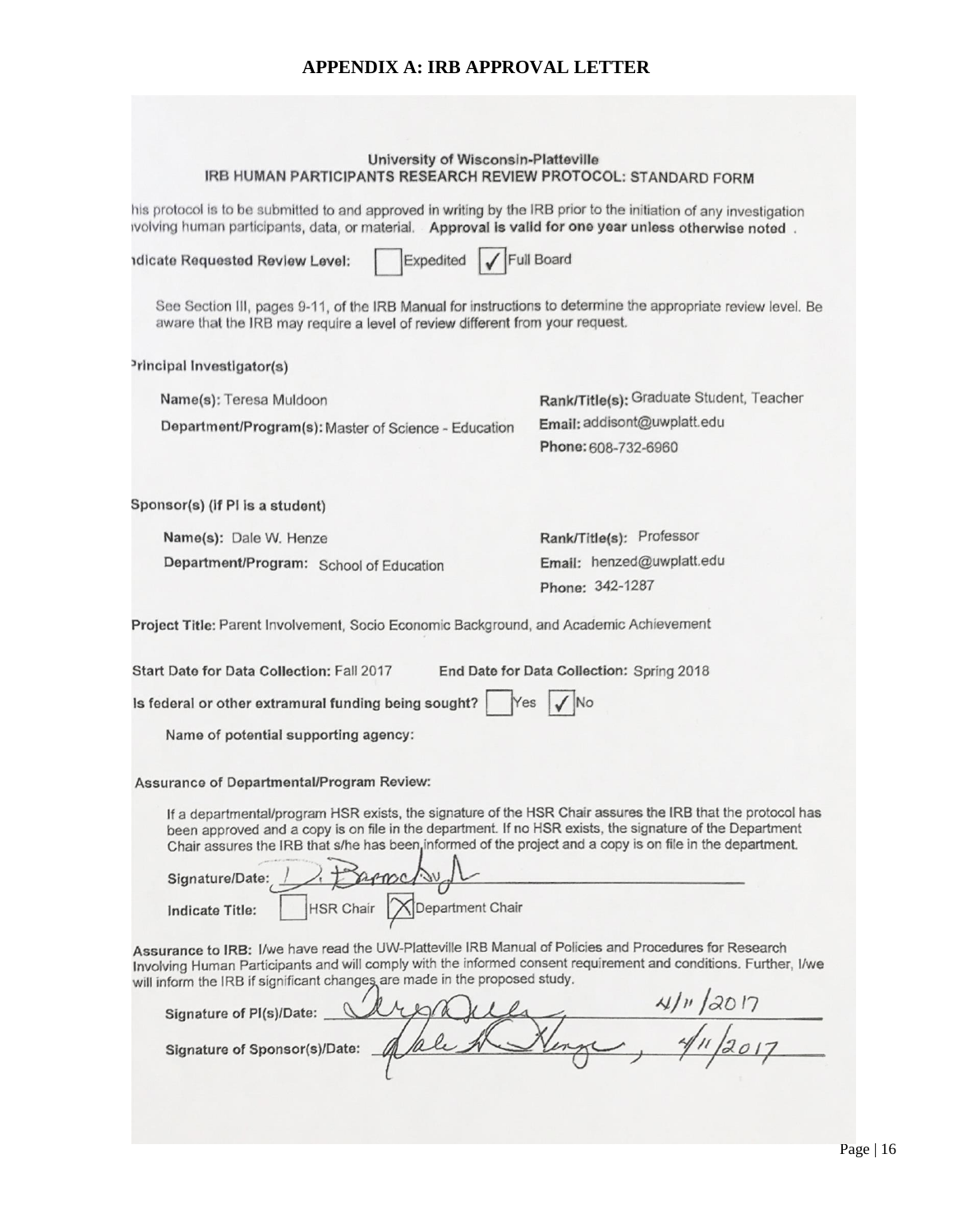## **APPENDIX B: PROJECT MATERIALS**

Fennimore Community School District Fennimore, Wisconsin 53809

TO: Carmen Burkum

FROM: Teresa Muldoon

 $RE:$ Request for Permission to Conduct Research in Fennimore Elementary School

DATE: April 10, 2017

In the completion of my master's degree at the University of Wisconsin-Platteville, I am required to conduct an action/applied research project. I am asking permission to collect data at our school. The IRB proposal describes my study and identifies who I would like to participate. I am requesting your approval to carry out the study. Once the study is completed, I will share a summary of the results with you.

Attached is a copy of my research protocol/proposal. If you have questions, please feel free to contact me or my faculty sponsor.

Thank you,

Teresa Muldoon, Researcher

Dr. Joan Riedle, Faculty Sponsor Department of Psychology University of Wisconsin-Platteville riedlej@uwplatt.edu

I give consent for Teresa Muldoon to conduct her research on background factors that predict STAR Reading scores using student information including: sex, age, parent-teacher contacts, STAR Reading scores and free and reduced lunch eligibility.

Yes, I give consent, No, I do not give consent.

| (Printed Name) | <br>'Signature' |     |
|----------------|-----------------|-----|
|                |                 | nue |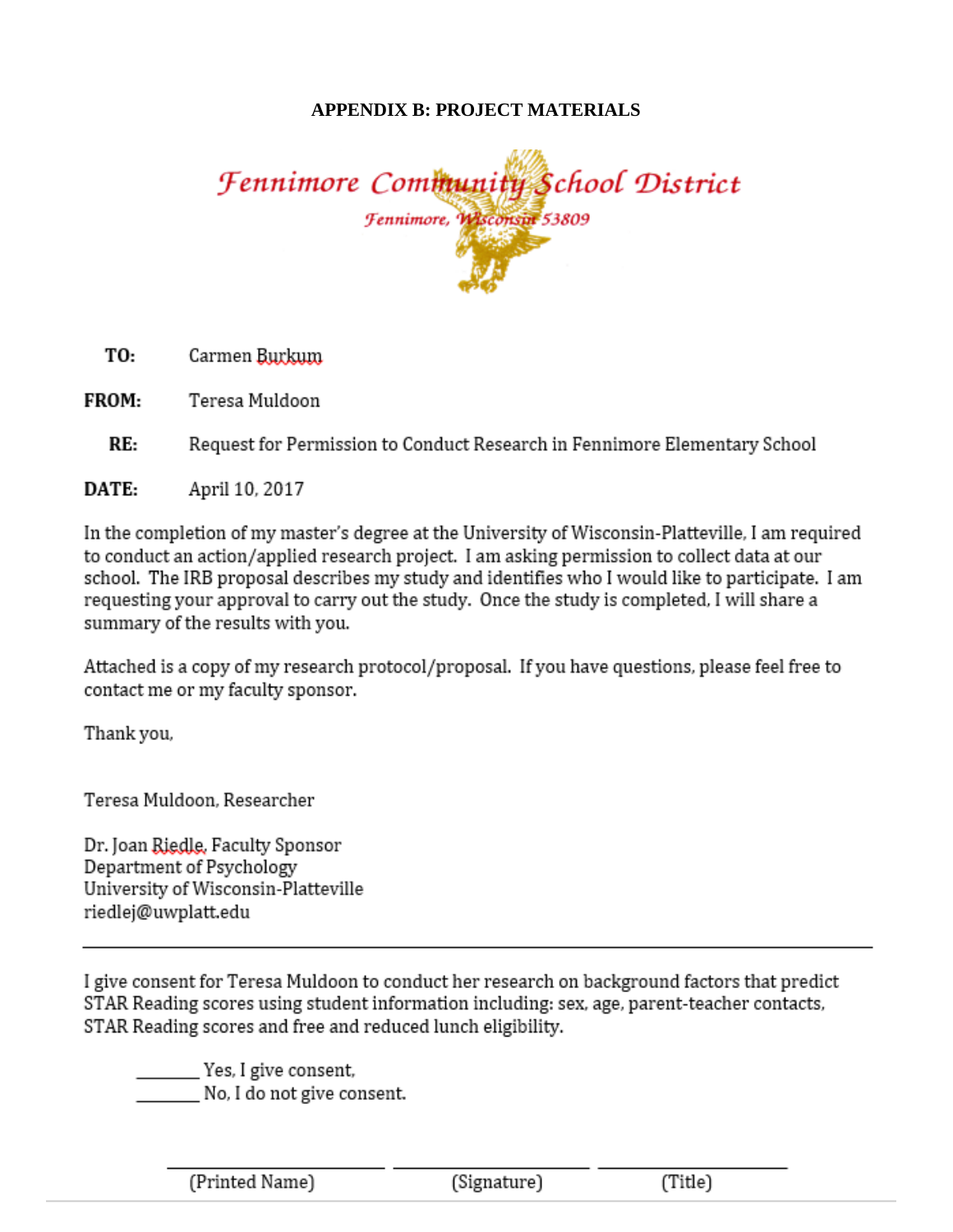## **PARENT/GUARDIAN CONSENT FORM FOR PARTICIPATION OF HUMAN PARTICIPANTS IN RESEARCH**

# **UNIVERSITY OF WISCONSIN – PLATTEVILLE & FENNIMORE ELEMENTARY SCHOOL**

**1. Purpose:** The purpose of this research is to view the relationship of academic achievement to socio-economic status and parental involvement. We will collect information on free/reduced lunch, homework activities, and STAR scores.

**2. Procedure:** Students will complete a very brief survey about their homework activities. Their scores and data will be confidentially analyzed.

**3. Time Required:** Participation is expected to take the entire 2017-2018 school year.

**4. Risks:** There will be no immediate risks to participants other than the time and effort required to participate in the study. No long term risks are foreseen.

**5. Benefits:** Your child's participation in this study will help inform staff at Fennimore Elementary School in which areas of extra support may be suggested or beneficial.

**6. Your rights as a participant:** The information gathered in this study will be confidential. Data or summarized results will not be released in any way that could identify you or your child. Participation is voluntary. There are no penalties or repercussions if your child does not participate.

If you have questions afterward, please contact: **Teresa Muldoon, Researcher** School of Education, University of Wisconsin-Platteville 608-732-6960 muldoont@fennimore.k12.wi.us

At the end of the study, you may request a summary of the results by contacting the above researcher or Carmen Burkum, Principal.

**Carmen Burkum, Fennimore Elementary Principal** (608) 822-3285 ext 2100 burkumc@fennimore.k12.wi.us

If you have questions about your child's treatment in this study, please contact: **Barb Barnet, Chair, UW-Platteville IRB** (608) 342-1942 barnetb@uwplatt.edu

I have read the above information and (check one): I..

DO give consent for my child to participate in the research.

DO NOT give consent for my child to participate in the research.

Please print your child's name (First, Middle, Last):

Please print your full name (First, Middle, Last): \_\_\_\_\_\_\_\_\_\_\_\_\_\_\_\_\_\_\_\_\_\_\_\_\_\_\_\_\_

Please sign: \_\_\_\_\_\_\_\_\_\_\_\_\_\_\_\_\_\_\_\_\_\_\_\_\_\_\_\_\_\_\_\_\_\_\_\_\_Date: \_\_\_\_\_\_\_\_\_\_\_\_\_\_\_\_\_\_\_\_\_\_\_\_\_\_\_

Then return this completed form to example the state of the by the state of the state of the state of the state of the state of the state of the state of the state of the state of the state of the state of the state of the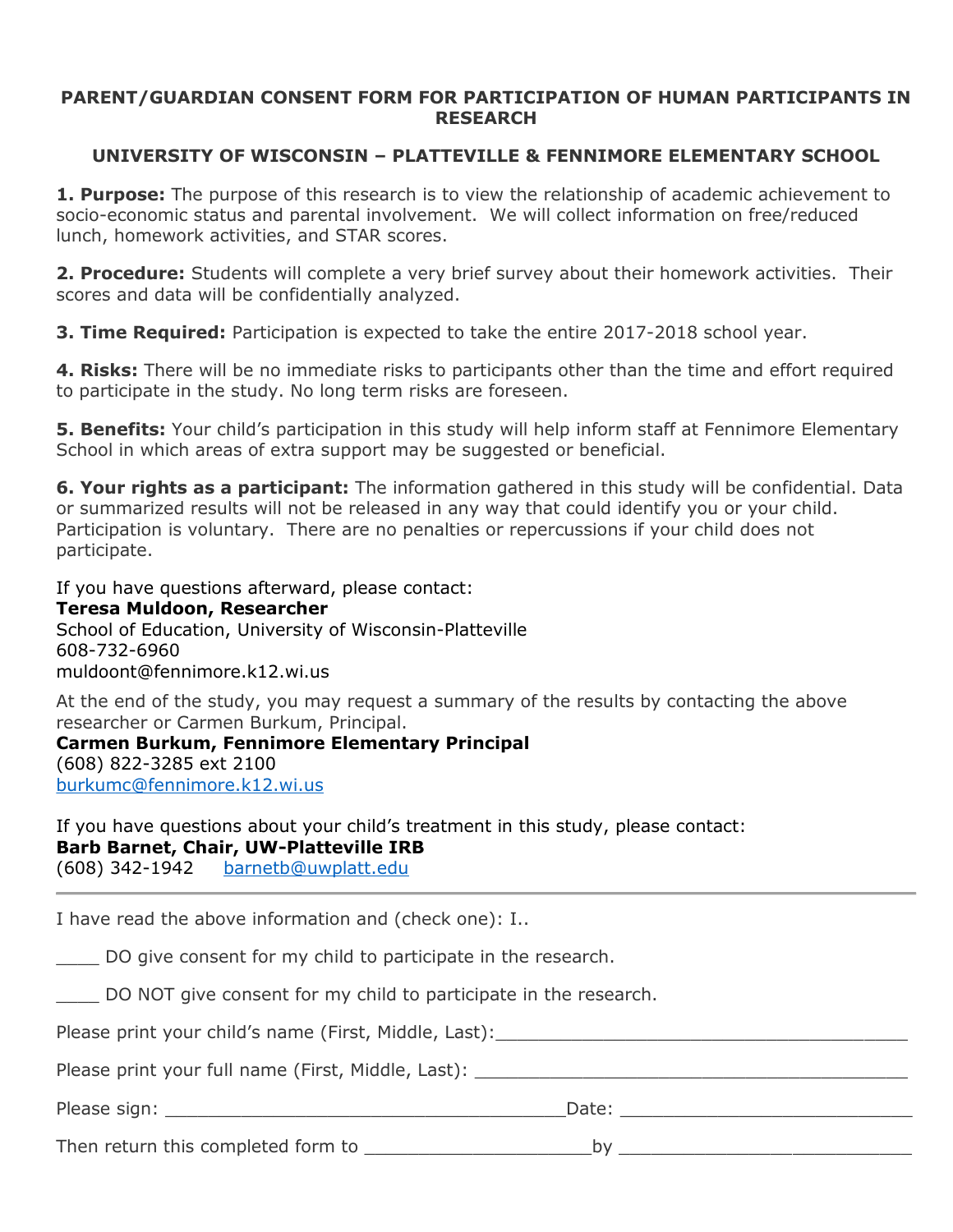| Teacher |  |  |  |
|---------|--|--|--|
| Student |  |  |  |

Did mother attend open house? Yes No Did father attend open house? Yes No Other\_\_\_\_\_\_\_\_\_\_\_\_\_\_\_\_\_\_\_\_\_\_\_\_\_\_\_

Did mother attend fall conferences? Yes No Did father attend fall conferences? Yes No Other\_\_\_\_\_\_\_\_\_\_\_\_\_\_\_\_\_\_\_\_\_\_\_\_\_\_\_

Student Code Number

(Researcher use ONLY -after administered)

Did mother attend spring conferences? Yes No Did father attend spring conferences? Yes No Other\_\_\_\_\_\_\_\_\_\_\_\_\_\_\_\_\_\_\_\_\_\_\_\_\_\_\_

Did mother contact you three or more times throughout the school year with questions or concerns? This may be in email, phone call or classroom visit. Yes No

Did father contact you three or more times throughout the school year with questions or concerns? This may be in email, phone call or classroom visit. Yes No

Did another family member or guardian contact you three or more times throughout the school year with questions or concerns? This may be in email, phone call or classroom visit. Yes No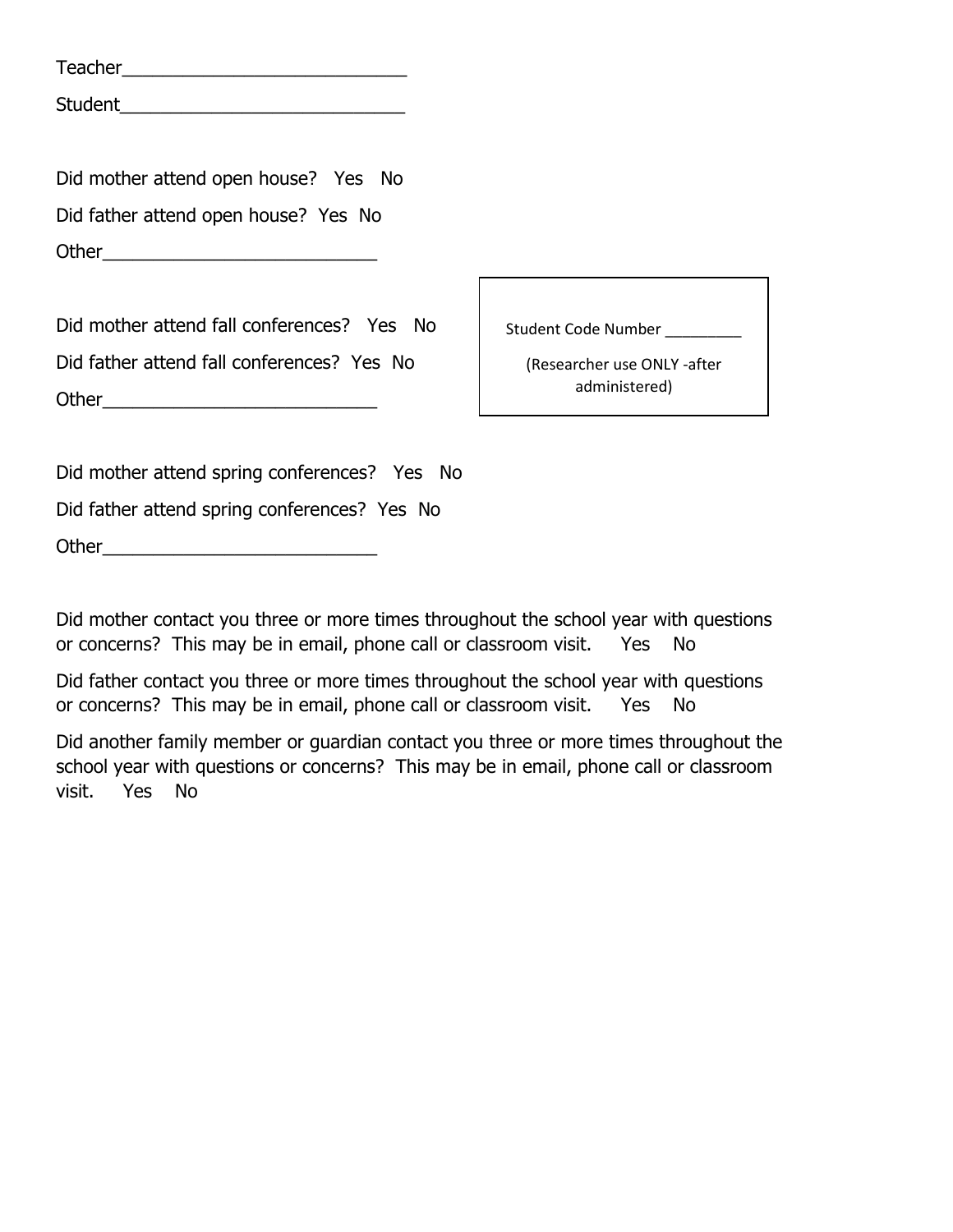Name\_\_\_\_\_\_\_\_\_\_\_\_\_\_\_\_\_\_\_\_\_\_\_\_\_\_\_\_\_\_\_\_\_\_

Who helps you with homework at home? \_\_\_\_\_\_\_\_\_\_\_\_\_\_\_\_\_\_\_\_\_\_\_\_\_\_\_\_

Who checks your homework at home? \_\_\_\_\_\_\_\_\_\_\_\_\_\_\_\_\_\_\_\_\_\_\_\_\_\_\_\_\_\_

Who reads with you at home? \_\_\_\_\_\_\_\_\_\_\_\_\_\_\_\_\_\_\_\_\_\_\_\_\_\_\_\_\_\_\_\_\_\_\_\_\_

**S t u d e n t C o d e N u m b e r \_ \_ \_ \_ \_ \_ \_ \_ \_**

**( R e s e a r c h e r u s e O N L Y - a f t e r** 

**a d m i n i s t e r e d )**

Name\_\_\_\_\_\_\_\_\_\_\_\_\_\_\_\_\_\_\_\_\_\_\_\_\_\_\_\_\_\_\_\_\_\_

Who helps you with homework at home? \_\_\_\_\_\_\_\_\_\_\_\_\_\_\_\_\_\_\_\_\_\_\_\_\_\_\_\_

Who checks your homework at home? \_\_\_\_\_\_\_\_\_\_\_\_\_\_\_\_\_\_\_\_\_\_\_\_\_\_\_\_\_\_

Who reads with you at home? \_\_\_\_\_\_\_\_\_\_\_\_\_\_\_\_\_\_\_\_\_\_\_\_\_\_\_\_\_\_\_\_\_\_\_\_\_

Student Code Number \_\_\_\_\_\_\_\_\_

(Researcher use ONLY -after administered)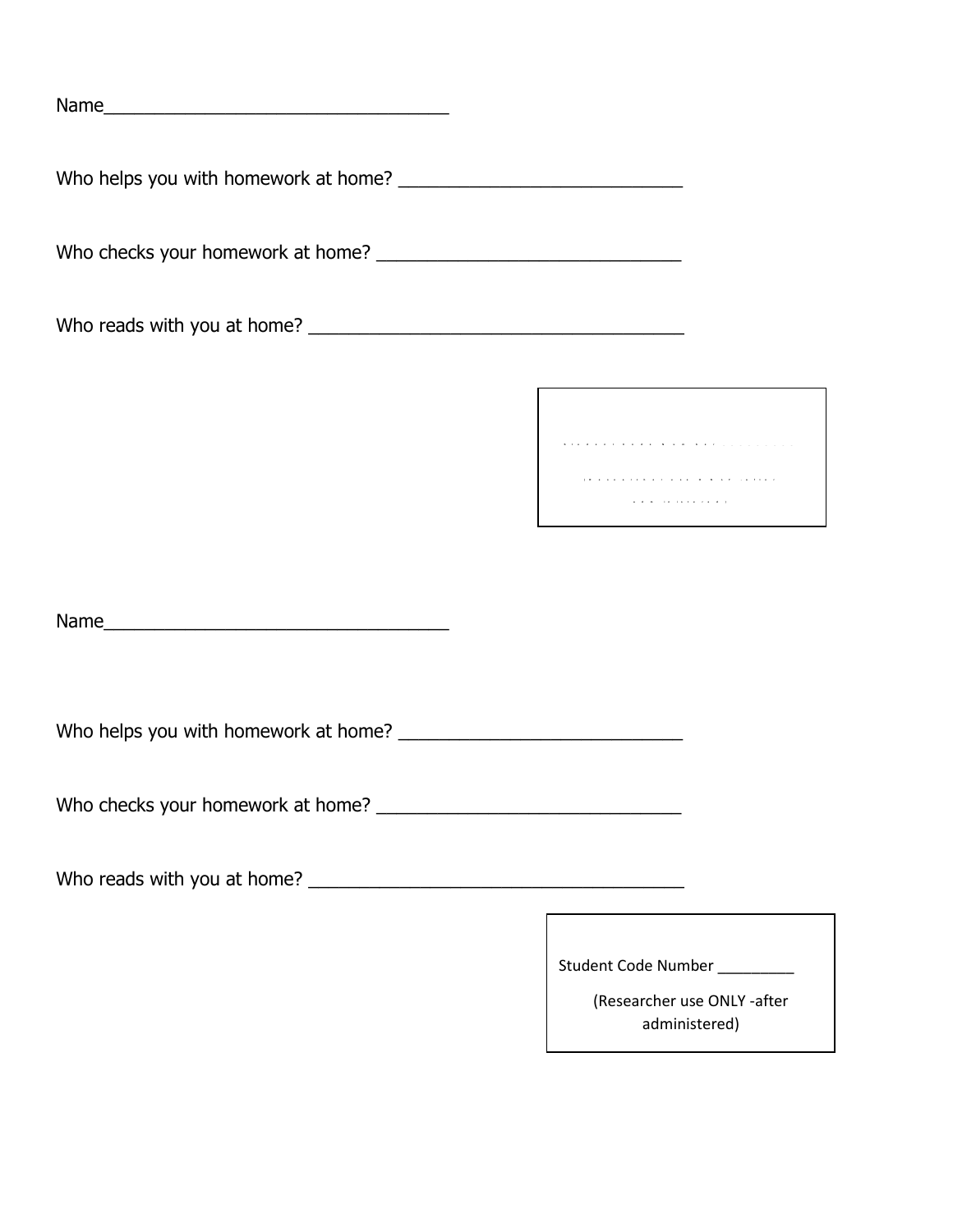|                | STAR Reading Score 2017-2018 |      |          |         |  |
|----------------|------------------------------|------|----------|---------|--|
| Student        |                              | Sept | November | January |  |
| C1             | Percentile Rank (PR)         |      |          |         |  |
|                | Scaled Score (SS)            |      |          |         |  |
|                | Grade-level Equivale         |      |          |         |  |
|                |                              |      |          |         |  |
| C <sub>2</sub> | Percentile Rank (PR)         |      |          |         |  |
|                | <b>Scaled Score (SS)</b>     |      |          |         |  |
|                | Grade-level Equivale         |      |          |         |  |
|                |                              |      |          |         |  |
| C <sub>3</sub> | Percentile Rank (PR)         |      |          |         |  |
|                | Scaled Score (SS)            |      |          |         |  |
|                | Grade-level Equivale         |      |          |         |  |
|                |                              |      |          |         |  |
| C4             | Percentile Rank (PR)         |      |          |         |  |
|                | Scaled Score (SS)            |      |          |         |  |
|                | Grade-level Equivale         |      |          |         |  |
|                |                              |      |          |         |  |
| C <sub>5</sub> | Percentile Rank (PR)         |      |          |         |  |
|                | Scaled Score (SS)            |      |          |         |  |
|                | Grade-level Equivale         |      |          |         |  |
|                |                              |      |          |         |  |
| C <sub>6</sub> | Percentile Rank (PR)         |      |          |         |  |
|                | Scaled Score (SS)            |      |          |         |  |
|                | Grade-level Equivale         |      |          |         |  |
|                |                              |      |          |         |  |
| C7             | Percentile Rank (PR)         |      |          |         |  |
|                | Scaled Score (SS)            |      |          |         |  |
|                | Grade-level Equivale         |      |          |         |  |
|                |                              |      |          |         |  |
| C8             | Percentile Rank (PR)         |      |          |         |  |
|                | Scaled Score (SS)            |      |          |         |  |
|                | Grade-level Equivale         |      |          |         |  |
|                |                              |      |          |         |  |
| C <sub>9</sub> | Percentile Rank (PR)         |      |          |         |  |
|                | Scaled Score (SS)            |      |          |         |  |
|                | Grade-level Equivale         |      |          |         |  |
|                |                              |      |          |         |  |
| C10            | Percentile Rank (PR)         |      |          |         |  |
|                | Scaled Score (SS)            |      |          |         |  |
|                | Grade-level Equivale         |      |          |         |  |
|                |                              |      |          |         |  |
| C11            | Percentile Rank (PR)         |      |          |         |  |
|                | Scaled Score (SS)            |      |          |         |  |
|                | Grade-level Equivale         |      |          |         |  |
|                |                              |      |          |         |  |
| C12            | Percentile Rank (PR)         |      |          |         |  |
|                | Scaled Score (SS)            |      |          |         |  |
|                | Grade-level Equivale         |      |          |         |  |
|                |                              |      |          |         |  |
|                | Percentile Rank (PR)         |      |          |         |  |
| C13            | Scaled Score (SS)            |      |          |         |  |